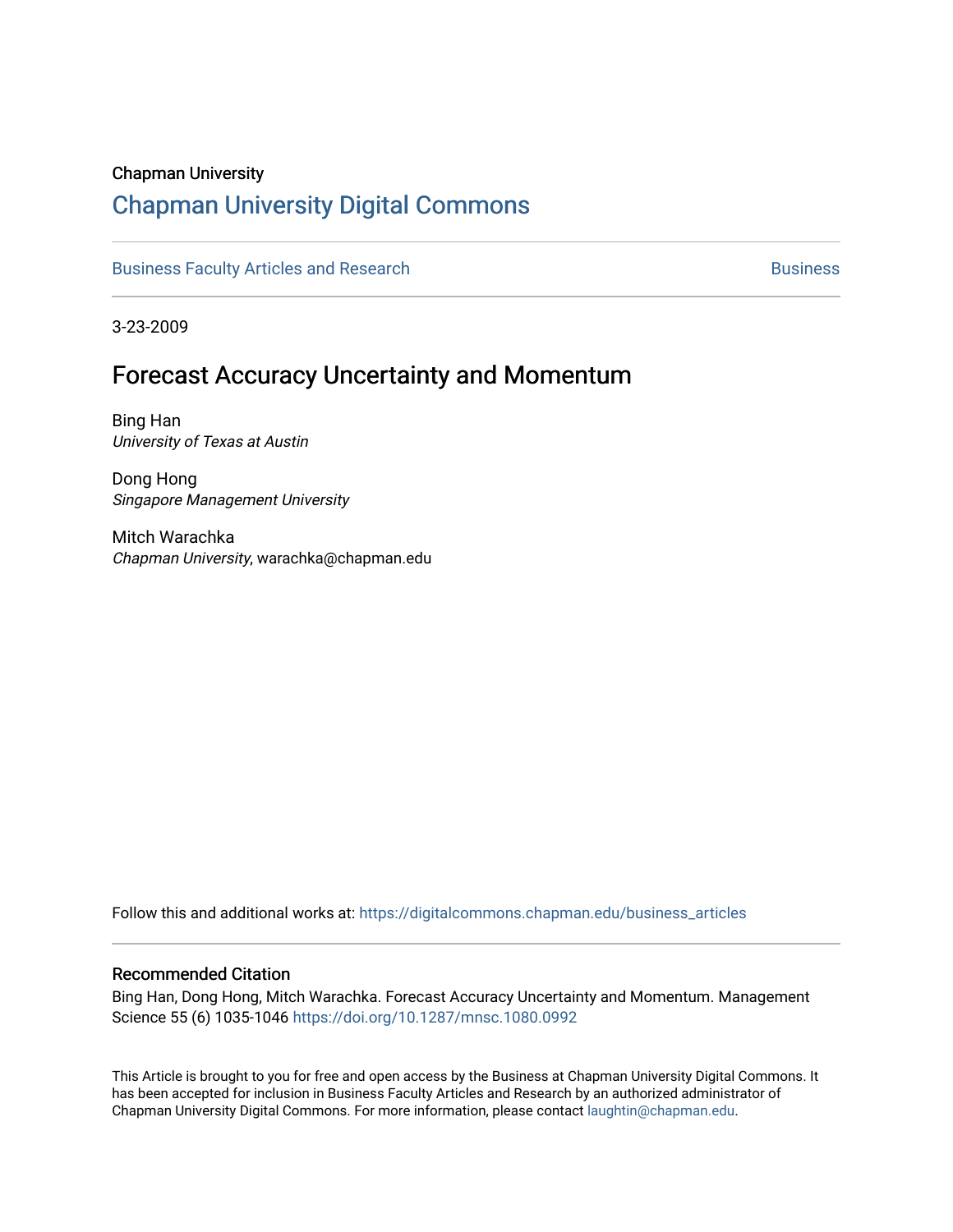## Forecast Accuracy Uncertainty and Momentum

### **Comments**

This is a pre-copy-editing, author-produced PDF of an article accepted for publication in Management Science, volume 55, issue 6, in year following peer review. The definitive publisher-authenticated version is available online at<https://doi.org/10.1287/mnsc.1080.0992>.

Copyright INFORMS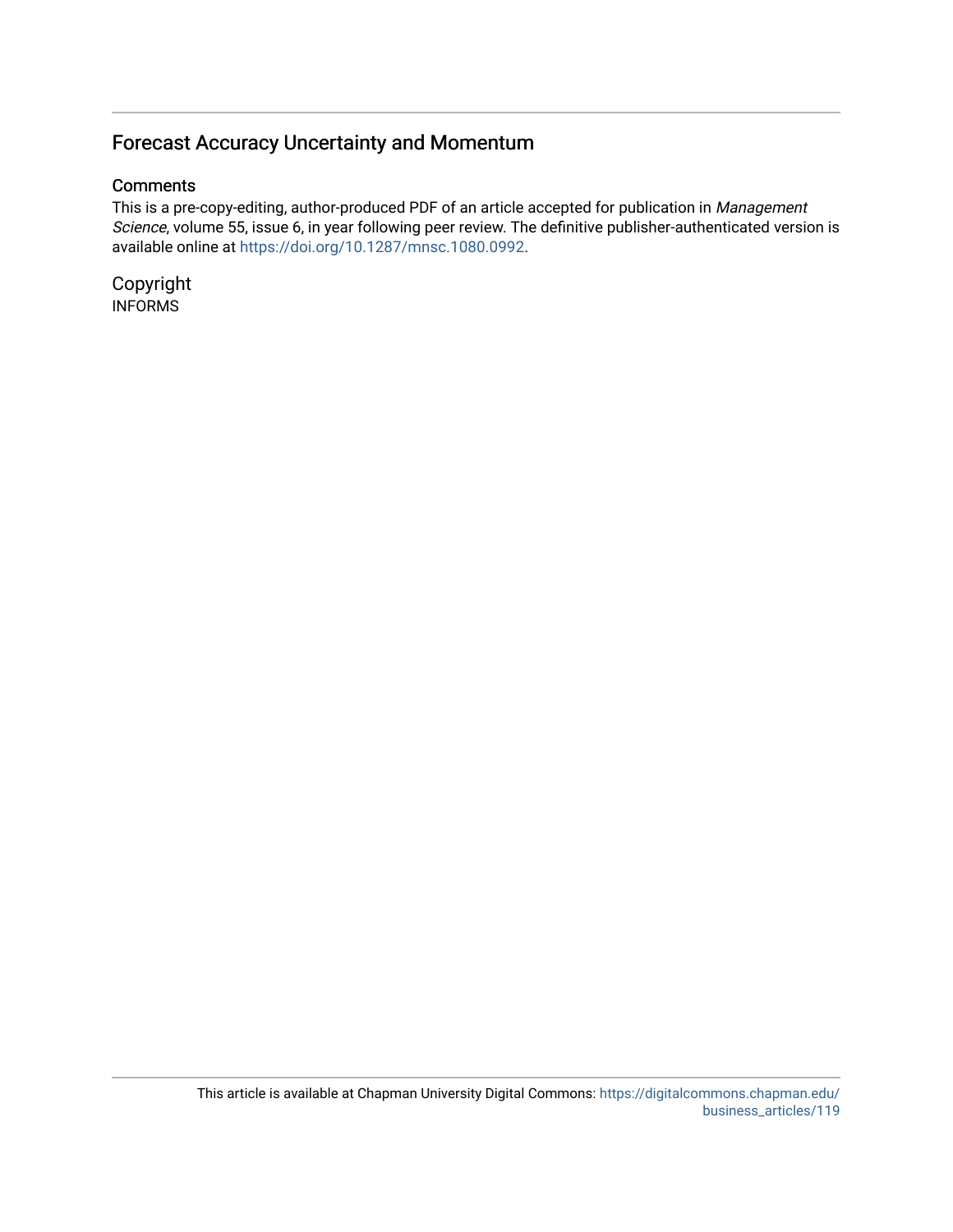# Forecast Accuracy Uncertainty and Momentum <sup>∗</sup>

Bing Han† , Dong Hong‡and Mitch Warachka§

August 2008

<sup>∗</sup>We thank Aydogan Alti, Doron Avramov, Michael Brennan, Bhagwan Chowdhry, Phil Dybvig, David Feldman, Lorenzo Garlappi, Ilan Guedj, John Griffin, Bruce Grundy, Jeffrey Hales, David Hirshleifer, Steve Hogan, Harrison Hong, Jennifer Huang, Chuan-Yang Hwang, Ravi Jagannathan, Paul Malatesta, Lubos P´astor, Francisco Perez-Gonzalez, Ramesh Rao, Mark Seasholes, Avanidhar Subrahmanyam, Rossen Valkanov, Jiang Wang, Wei Mun Wang, Guojun Wu, and Jun Yu for their helpful comments and suggestions as well as seminar participants at Cambridge University, National University of Singapore, Singapore Management University, University of Texas at Austin, and the annual meetings of the European Finance Association and the China International Conference in Finance.

<sup>†</sup>University of Texas at Austin; Address: McCombs School of Business, 1 University Station - B6600 Austin, TX 78712; Email: bing.han@mccombs.utexas.edu, Phone: (512) 232-6822, Fax: (512) 471-5073.

<sup>‡</sup>Singapore Management University; Address: #4056 L.K.C. School of Business, 50 Stamford Road, 178899, Singapore; Email: donghong@smu.edu.sg, Phone: (65) 6828 0744, Fax: (65) 6828 0427.

<sup>§</sup>Singapore Management University; Address: #4055 L.K.C. School of Business, 50 Stamford Road, 178899, Singapore; Email: mitchell@smu.edu.sg, Phone: (65) 6828 0249, Fax: (65) 6828 0427.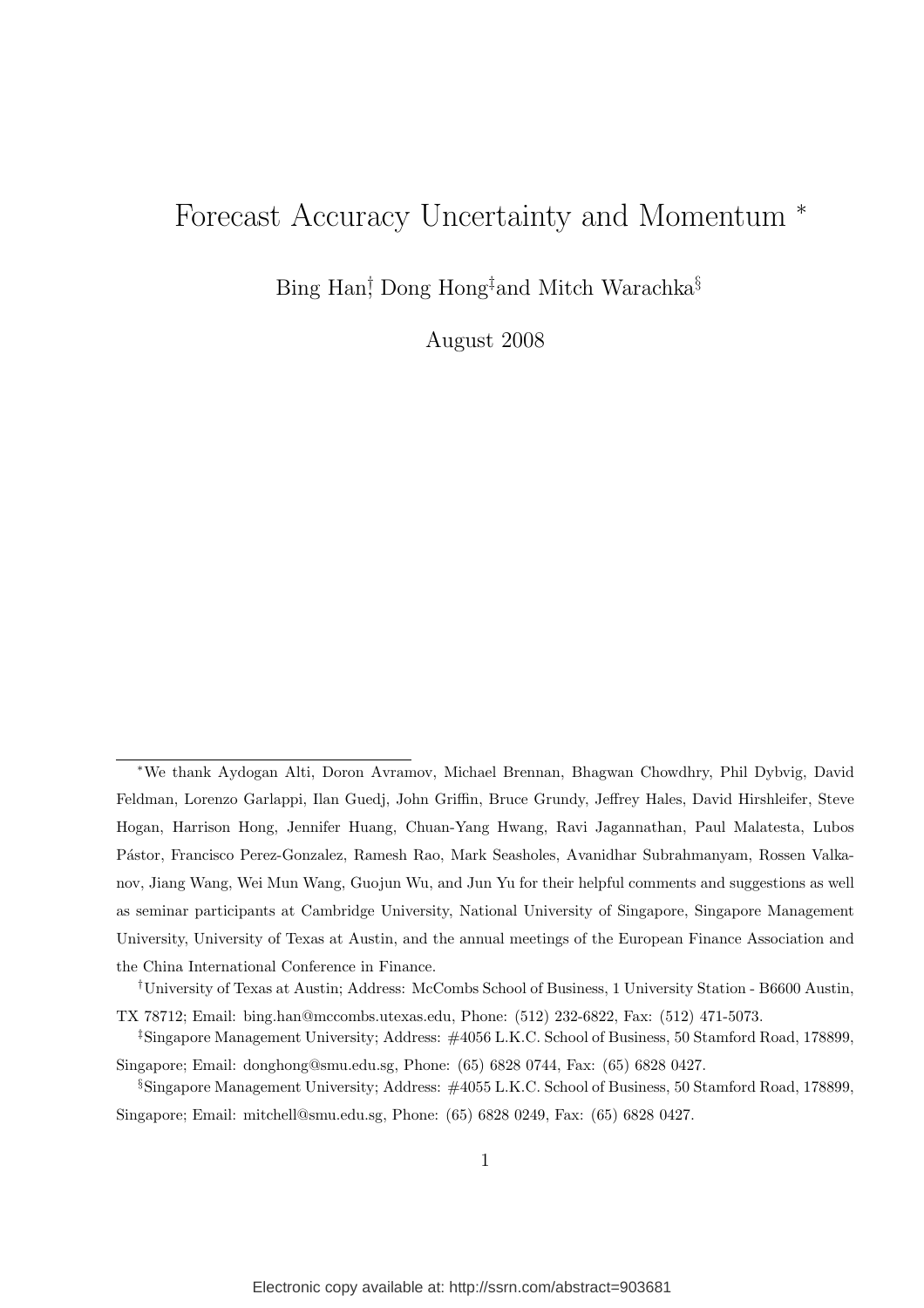#### Abstract

We demonstrate that stock price momentum and earnings momentum can result from uncertainty surrounding the accuracy of cashflow forecasts. Our model has multiple information sources issuing cashflow forecasts for a stock. The investor combines these forecasts into an aggregate cashflow estimate that has minimal mean-squared forecast error. This aggregate estimate weights each cashflow forecast by the estimated accuracy of its issuer, which is obtained from their past forecast errors. Momentum arises from the investor gradually learning about the relative accuracy of the information sources and updating their weights. Empirical tests validate the model's prediction of stronger momentum in stocks with large information weight fluctuations and high forecast dispersion. We also identify return predictability attributable to changes in the information weights.

JEL Classification: G12, G14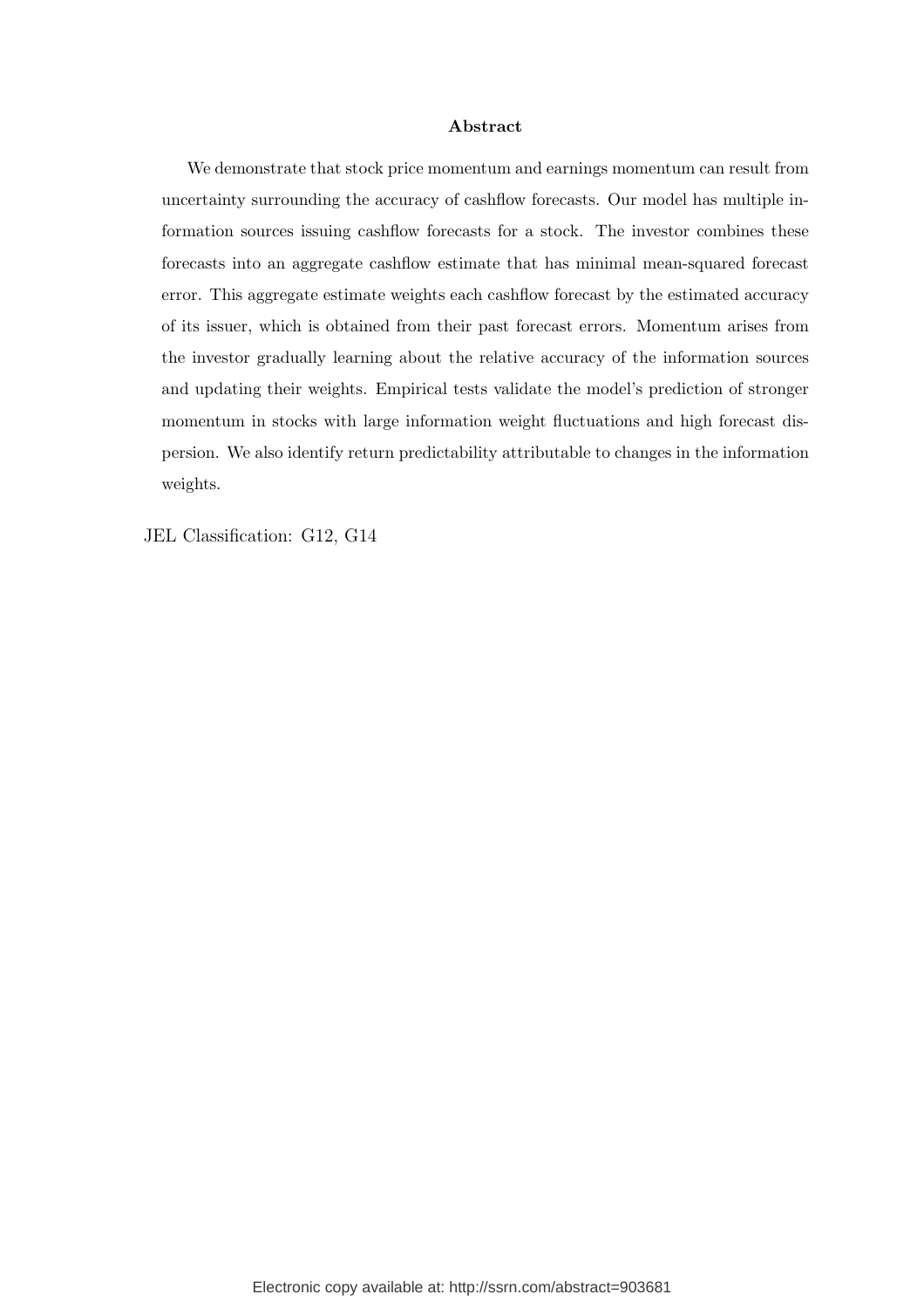# I Introduction

This paper studies the theoretical and empirical implications of forecast accuracy uncertainty on stock returns. Our representative investor receives a disperse range of forecasts regarding a firm's future cashflow growth but is uncertain about the accuracy of the information sources issuing these forecasts. The investor optimally combines the forecasts into an aggregate cashflow estimate. To minimize the mean-squared forecast error of this aggregate estimate, the investor assigns more weight to forecasts issued by more accurate information sources. The corresponding aggregate cashflow estimate represents the investor's expectation of future cashflow growth and determines the firm's stock price.

The investor estimates the accuracy of each information source from their past forecast errors.<sup>1</sup> As additional cashflow realizations and forecast errors become available, the investor learns about their respective accuracy. Intuitively, an information source's true accuracy represents its unobservable "skill" at forecasting a firm's cashflow. Investors understand the uncertainty inherent in measuring this skill and gradually update their assessment of each information source's accuracy.<sup>2</sup>

Our model features a risk-neutral representative investor, constant fundamental risk, and a constant discount rate. Expected stock returns are driven entirely by innovations in the investor's aggregate cashflow estimate. These innovations are determined by changes in the information weights and the dynamics of individual forecasts. We focus on the role of timevarying information weights, which has not been previously studied, by assuming that the individual cashflow growth forecasts are, on average, constant over short horizons.

Although our investor immediately incorporates newly issued or revised forecasts into their conditional cashflow expectation, the weights assigned to these forecasts are gradually updated.<sup>3</sup> The gradual updating of the information weights generates return predictability. In particular, earnings momentum and price momentum arise from learning about the relative

<sup>1</sup>Sinha, Brown, and Das (1997), Brown (2001), and Clement and Tse (2003) find that prior forecast errors predict the future forecast accuracy of analysts.

<sup>2</sup>Section A. contains additional justification for the gradual updating of the forecast accuracy estimates.

<sup>3</sup>This gradual updating is distinct from the slow diffusion of information in Hong and Stein (1999) and Hong, Torous, and Valkanov (2007).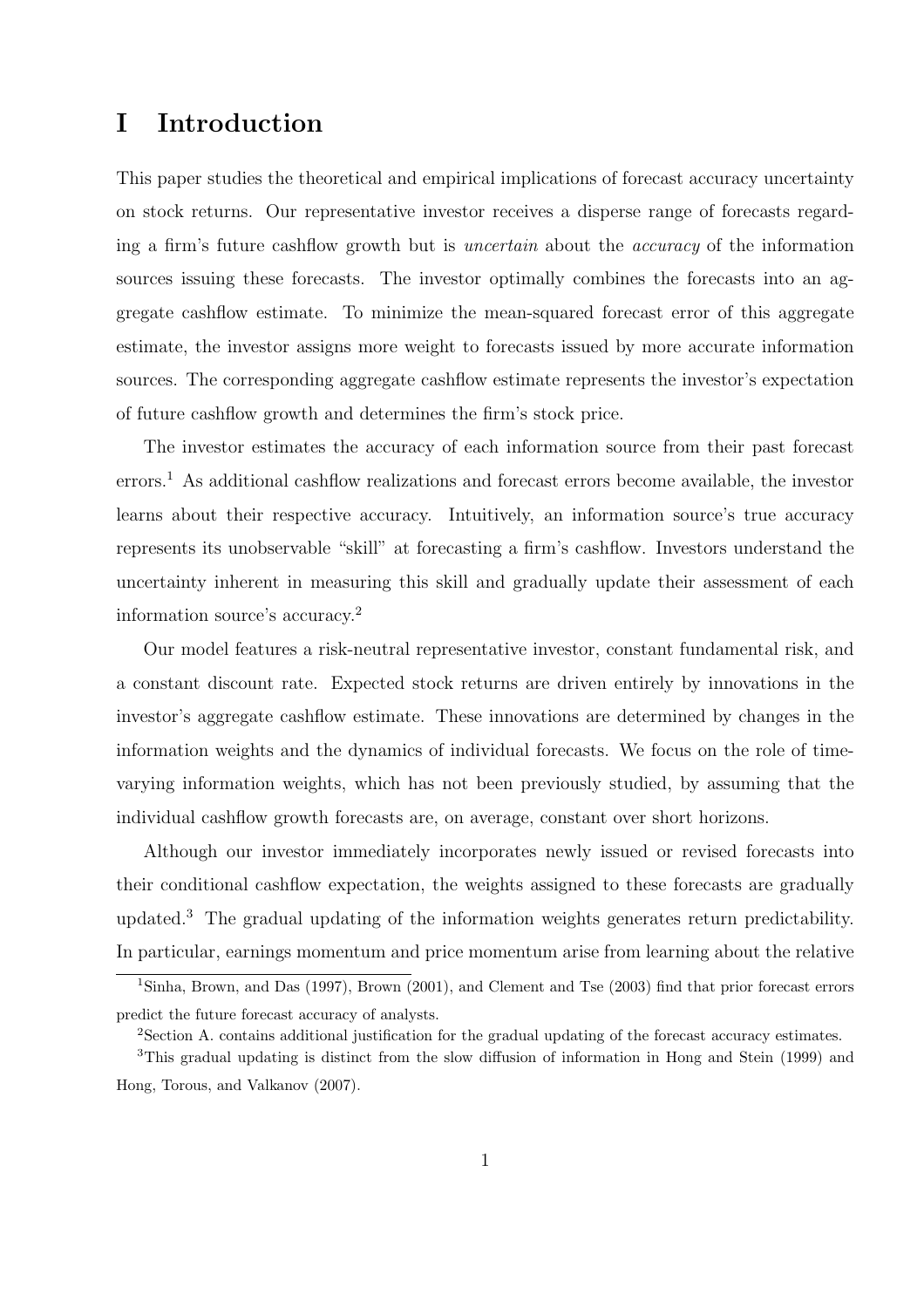forecast accuracy of the information sources. For example, after a series of positive cashflow innovations, hence price increases, the estimated accuracy of relatively optimistic information sources tends to improve. Thus, their information weights increase at the expense of pessimistic information sources. As a consequence, the optimistic information sources exert a greater influence on the aggregate cashflow estimate. This shift in the information weights leads to higher expected cashflow growth and a higher stock price, although the individual forecasts remain unchanged (on average).

Momentum in our framework does not originate from a time-varying risk premium or from the behavioral biases assumed in Barberis, Shleifer, and Vishny (1998) and Daniel, Hirshleifer, and Subrahmanyam (1998). Interestingly, certain characteristics of the information weights mimic these biases, although our investor is not assumed to be influenced by behavioral biases. Furthermore, unlike agents in rational expectation models, our investor is not concerned with the impact of their learning on prices. Therefore, the statistical optimization underlying our aggregate cashflow estimate offers a middle ground between behavioral and rational perspectives on momentum.<sup>4</sup>

Our framework offers several empirical predictions. Momentum is expected to be stronger for stocks with greater fluctuations in their information weights. This unique prediction is verified using analyst forecasts. In addition, we confirm our framework's prediction that momentum is stronger for stocks with greater cashflow uncertainty using analyst forecast dispersion as a proxy. A simulation study also verifies that under reasonable parameters, forecast accuracy uncertainty produces momentum profits whose magnitude is comparable to existing empirical studies.

Several other predictions from our model are consistent with the empirical evidence in Jiang, Lee, and Zhang (2005), Daniel and Titman (2006), Jackson and Johnson (2006), and Zhang (2006), although we provide a new interpretation of their findings. For example, we predict stronger momentum in stocks with fewer available forecast errors; including small

<sup>4</sup>Our representative investor holds the risky asset at every point in time and cannot profit from momentum. Limits to arbitrage and market frictions can prevent arbitrageurs from eliminating the momentum induced by their learning. Indeed, cashflow uncertainty may limit the willingness of arbitrageurs to implement momentum strategies.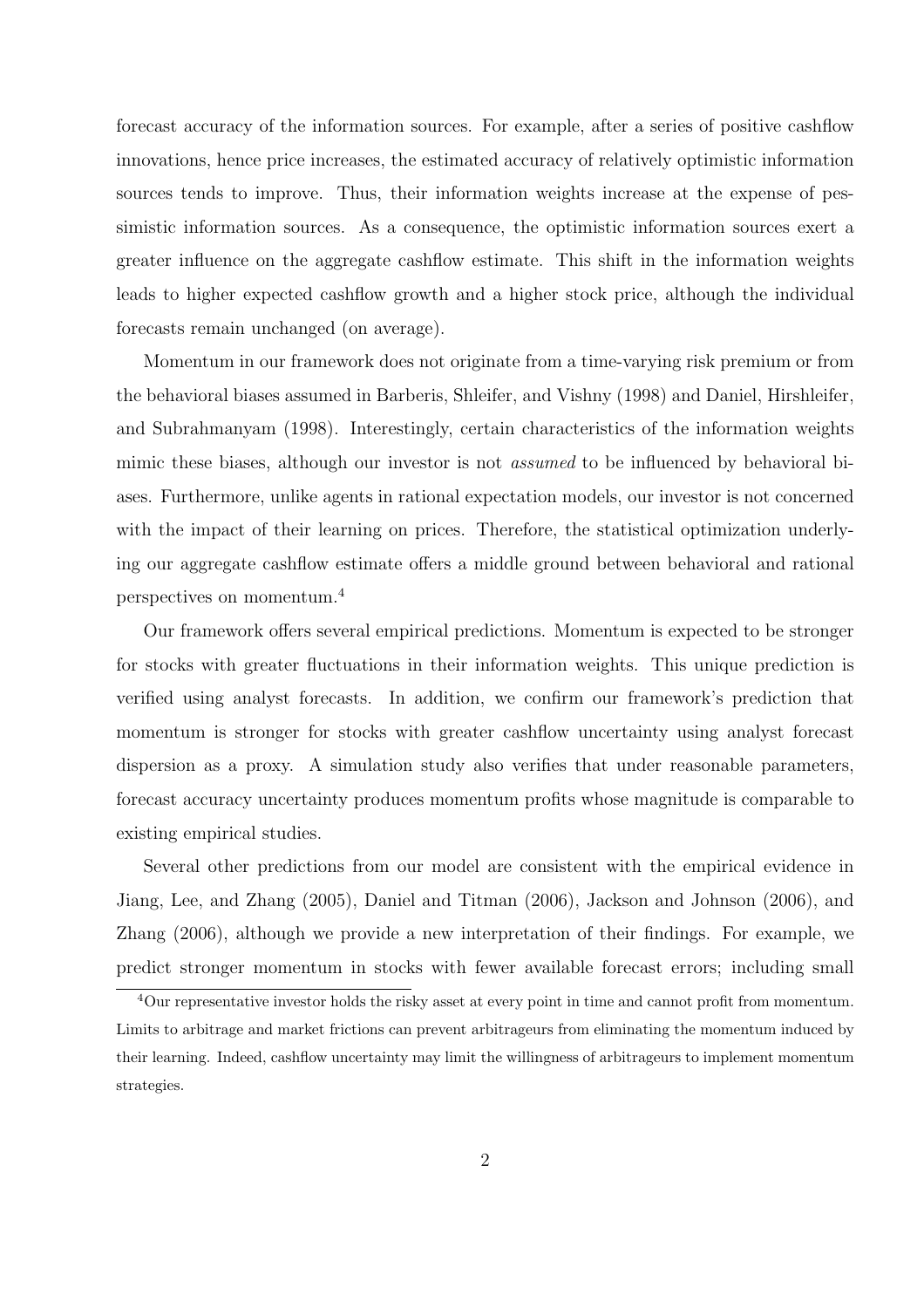firms, young firms, and those undergoing significant changes in their cashflow growth. Stronger momentum for stocks with higher return volatility and higher cashflow volatility are also predicted.

Timmermann (1993) and Lewellen and Shanken (2002) examine the ability of parameter uncertainty to generate return predictability. In contrast, our investor does not model timevarying cashflow dynamics and does not learn about a firm's cashflow growth parameters from realized cashflows. Moreover, cashflow growth uncertainty alone cannot generate return predictability. Instead, our investor's reliance on multiple cashflow forecasts with time-varying weights is crucial.

Our framework also differs from Hong, Stein, and Yu (2007)'s model that has a representative investor using simple univariate models to forecast cashflow when the true cashflow generating process is multivariate. The investor in Hong, Stein, and Yu (2007) is limited to a subset of available information and permanently alternates between two incorrect forecast procedures. In contrast, our investor conditions on all available forecasts when forming their cashflow expectation. Overall, the uncertainty that surrounds the relative accuracy of different cashflow forecasts has not appeared in the existing literature.

The remainder of this paper is organized as follows. Section II introduces the optimal information weights, the learning mechanism regarding forecast accuracy, and the pricing implications of forecast accuracy uncertainty. Section III evaluates the implications of changes in the information weights on stock returns, earnings momentum, and price momentum. Section IV summarizes and concludes the paper.

### II The Model

Following Barberis, Shleifer, and Vishny (1998), our economy consists of a single risky security (stock) and a risk-neutral representative investor with an exogenous constant discount rate  $\delta$ . All cashflows  $N_t$  are paid out as dividends. Under the objective probability, cashflow growth  $y_{t+1} \equiv N_{t+1} - N_t$  is assumed to be independent over time, with an unknown and time-varying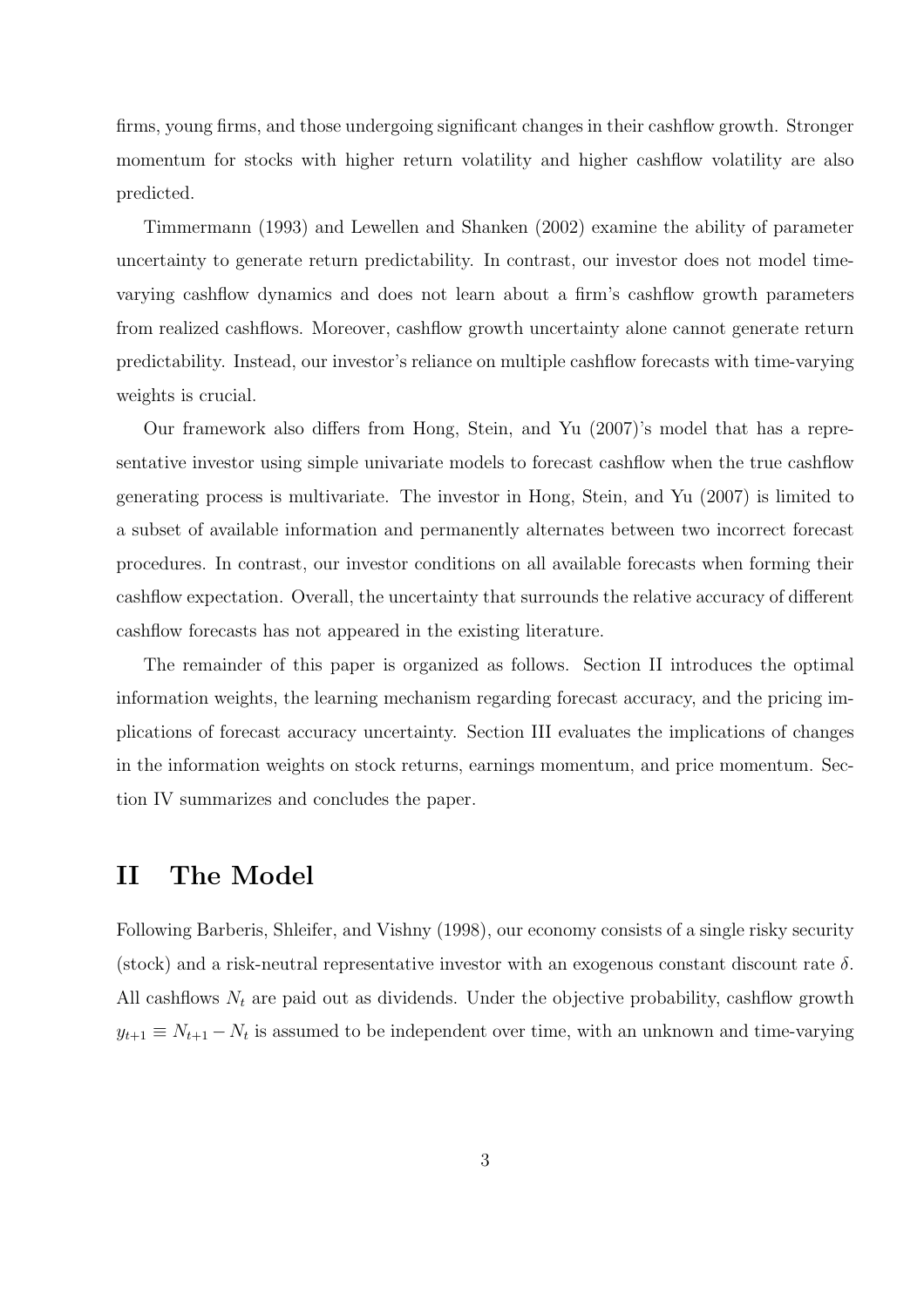mean  $\theta_{t+1}$ :

$$
y_{t+1} = \theta_{t+1} + \varepsilon_{t+1}, \tag{1}
$$

$$
\theta_{t+1} \sim \mathcal{N}(\bar{\theta}, \sigma_{\theta}^2), \tag{2}
$$

$$
\varepsilon_{t+1} \sim \mathcal{N}(0, \sigma_y^2). \tag{3}
$$

The parameter  $\bar{\theta}$  represents the unconditional average cashflow growth rate, and is set to zero without loss of generality. A nonzero unconditional mean cashflow growth rate adds a constant term to the average stock return but does not affect our conclusions regarding return predictability.<sup>5</sup> The parameter  $\sigma_{\theta}$  captures the uncertainty surrounding expected cashflow growth, while  $\sigma_y$  measures the stock's fundamental risk. With risk-neutrality, fundamental risk does not influence stock prices.

The critical component of price formation is the investor's *conditional* expectation of future cashflow growth. In our model, realized cashflow growth is uninformative regarding future cashflow growth.<sup>6</sup> Instead, our investor receives multiple forecasts of future cashflow growth, with each forecast issued by a different information source (such as a sell-side analyst). Information sources issue cashflow growth forecasts for the next period.<sup>7</sup> Specifically, on date t, the investor observes the forecast  $\mu_t^j$  $t_t^j$  for  $y_{t+1}$  issued by the  $j^{th}$  information source where  $j=1,\ldots,J$ .

The investor forms their conditional expectation of future cashflow growth by optimally combining the available forecasts into a single aggregate estimate that has the lowest meansquared forecast error. Intuitively, the investor assigns more weight to forecasts issued by more accurate information sources. The crucial assumption is that the investor does not know the true forecast accuracy of the information sources but learns about their accuracy.

Although the investor uses the cashflow growth forecasts to form their conditional ex-<sup>5</sup>The unconditional mean of cashflow growth  $\bar{\theta}$  may also be uncertain. In this generalization, the investor learns about this unconditional mean and treats their expectation regarding its value as an additional forecast. We are grateful to an anonymous referee for suggesting this generalization.

<sup>7</sup>Information sources can issue forecasts for a sequence of future cashflows without altering our predictions.

<sup>6</sup>This property is consistent with Chan, Karceski, and Lakonishok (2003)'s finding that realized cashflows are poor predictors of future cashflows. Our investor does not learn about the parameters underlying cashflow growth from realized cashflows, as in Lewellen and Shanken (2002).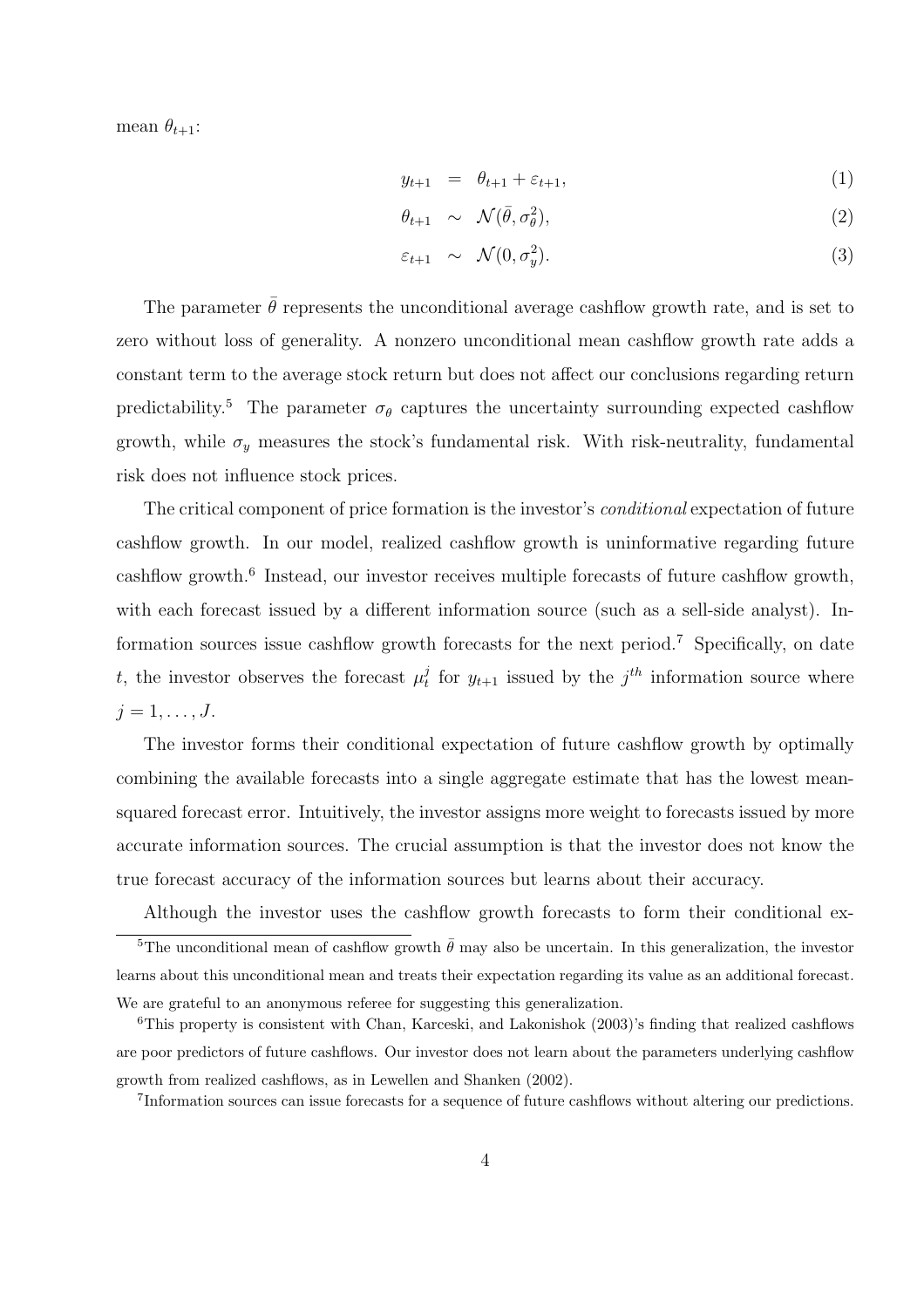pectation of cashflow growth, they cannot directly evaluate the usefulness of these forecasts because the conditional mean of cashflow growth is unobservable and time-varying. We assume that their conditional expectation  $E_t[y_{t+1}|\mu_t^j]$  $t<sub>t</sub><sup>j</sup>$  under the objective probability coincides with the unconditional mean of cashflow growth, which is zero. This ensures that stock return predictability does not arise because observable state variables can predict cashflow growth.

### A. Optimal Weights and Forecast Accuracy Uncertainty

The investor combines the  $J$  cashflow forecasts available at time  $t$  into a single aggregate estimate of future cashflow growth

$$
\hat{\mu}_t = \sum_{j=1}^J \omega_t^j \mu_t^j, \text{ where } \sum_{j=1}^J \omega_t^j = 1. \tag{4}
$$

The  $\omega_t^j$  weights are chosen to minimize the mean-squared forecast error of the aggregate cashflow growth estimate,  $E_t[(y_{t+1} - \hat{\mu}_t)^2]$ .

Let  $W_t$  denote a column vector of weights  $\omega_t^j$  $t<sub>t</sub>$ , and  $\epsilon_{t+1}$  a column vector of the forecast errors, with jth component  $\epsilon_{j,t+1} \equiv y_t - \mu_t^j$  $t_{t-1}$ . Because  $y_{t+1} - \hat{\mu}_t = W_t^T \epsilon_{t+1}$  (superscript T denotes matrix transpose), the minimization of  $E_t[(y_{t+1} - \hat{\mu}_t)^2]$  is equivalent to the following

$$
\min_{W_t} \qquad W_t^T \Theta_t W_t \tag{5}
$$
\n
$$
\text{subject to:} \qquad \mathbf{1}^T W_t = 1 \,,
$$

where 1 denotes a J-dimensional vector of ones, and  $\Theta_t = \mathbb{E}_t[\epsilon_{t+1}\epsilon_{t+1}^T]$  is a J by J matrix.  $W_t$ summarizes the optimal weights assigned to each information source's cashflow growth forecast at time t. The aggregate cashflow estimate  $\hat{\mu}_t$ , which combines all available forecasts using their optimal weights, serves as the investor's conditional expectation of cashflow growth. By definition, this aggregate cashflow estimate has the lowest mean-squared forecast error among all other possible estimates.

The information sources are not assumed to issue unbiased forecasts. Thus, the conditional forecast bias  $E_t[\epsilon_{j,t+1}]$  may not be zero. With  $E_t$ £  $\epsilon_{t+1}^2$  = Var<sub>t</sub>  $[\epsilon_{t+1}] + (\mathbf{E}_t [\epsilon_{t+1}])^2$ , the investor accounts for potential forecast biases when minimizing the mean-squared forecast error. Lim (2001) argues that mean-squared forecast error is the appropriate metric for measuring analyst accuracy.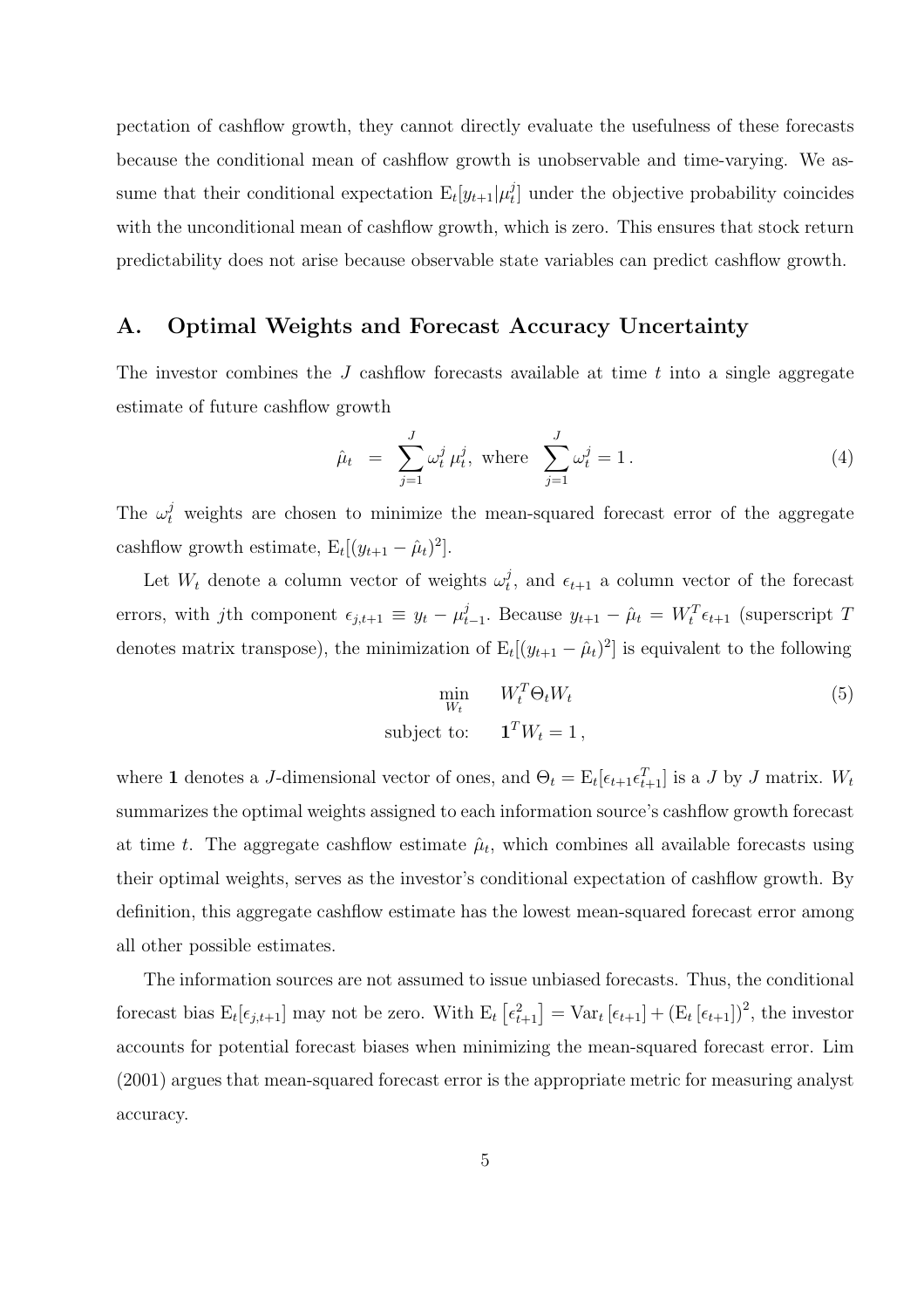The minimization in (5) is reminiscent of the Markowitz (1952) minimum variance portfolio. However, our investor optimally combines multiple cashflow forecasts for a single stock into an aggregate cashflow estimate, rather than combining multiple stocks into a portfolio. The solution for the weights in (5) equals

$$
W_t = \frac{\Theta_t^{-1} \mathbf{1}}{\mathbf{1}^T \Theta_t^{-1} \mathbf{1}}.
$$
\n
$$
(6)
$$

The corresponding aggregate cashflow growth estimate equals

$$
W_t^T \mu_t = \frac{\mathbf{1}^T \Theta_t^{-1} \mu_t}{\mathbf{1}^T \Theta_t^{-1} \mathbf{1}},
$$

where  $\mu_t = (\mu_t^1, \dots, \mu_t^j)$  $(t<sub>t</sub>,..., \mu<sub>t</sub><sup>j</sup>)<sup>T</sup>$  is the vector of cashflow growth forecasts.

The optimal weights in (6) are determined by the matrix  $\Theta_t = \mathbb{E}_t[\epsilon_{t+1}\epsilon_{t+1}^T]$ , whose elements are unknown. The investor estimates these elements from the past  $n$  forecast errors as follows:

$$
\sigma_{j,t}^2 = \frac{1}{n} \sum_{i=1}^n \epsilon_{j,t-i}^2, \qquad (7)
$$

$$
\sigma_{j,k,t} = \frac{1}{n} \sum_{i=1}^{n} \epsilon_{j,t-i} \epsilon_{k,t-i} . \tag{8}
$$

Statistically, (7) equals the mean-squared forecast error of an information source. Intuitively, (7) represents the credibility of the  $j<sup>th</sup>$  forecast, with larger forecast errors reducing an information source's credibility.

The estimation of  $\Theta_t$  utilizes past forecast errors but not the contemporaneous forecast error  $\epsilon_t$ . This feature captures a gradual updating of an information source's estimated accuracy, and stems from the uncertainty associated with measuring their skill at forecasting future cashflows.<sup>8</sup> Although the investor immediately incorporates newly released or revised forecasts into their aggregate cashflow estimate, they revise the estimated accuracy of the information sources less frequently. Information processing costs would also slow the updating of the estimated forecast accuracies. Finally, forecast revisions between non-earnings-announcement dates are not accompanied by additional cashflow realizations. Hence, contemporaneous forecast errors are unavailable, and the investor has to rely on past forecast errors in these instances.

<sup>8</sup>This parallels the uncertainty surrounding a fund manager's skill. Although fund returns are available daily, the assessment of manager skill is conducted less frequently.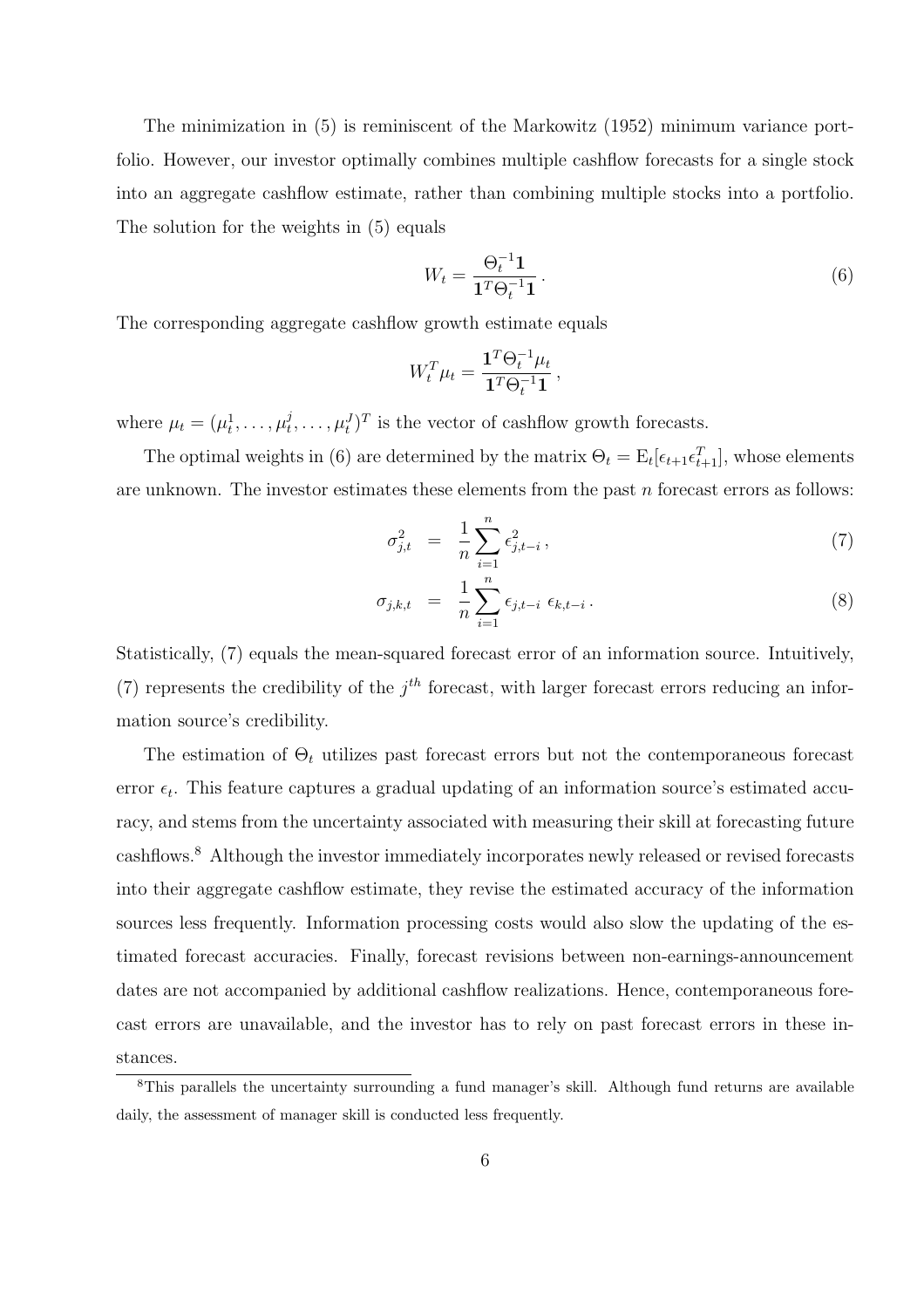Appendix A shows that the optimal weights in (6), when  $\Theta_t$  are estimated as in (7) and (8), coincide with the slope coefficients of the following regression

$$
\mathbf{Y} = \mathbf{U} W + \varepsilon,
$$

where Y is the vector of past realized cashflow innovations  $\{y_{t-1}, \ldots, y_{t-n}\}$ , and U is a n by J matrix whose  $j^{th}$  column is the vector of past forecasts from the  $j^{th}$  information source. Observe that the above regression does not have an intercept and the slope coefficients are required to sum to one.

Our aggregate cashflow estimate can be understood in a Bayesian context. For simplicity, assume the forecasts  $\mu_t^j$ <sup>f</sup> represent uncorrelated signals regarding  $\theta_{t+1}$ :

$$
\mu_t^j = \theta_{t+1} + \eta_{t+1}^j, \tag{9}
$$

where  $\eta_{t+1}^j$  is a mean zero error term. When the investor has a diffuse prior with mean zero for  $\theta_{t+1}$ , the Bayesian posterior mean is a weighted average of the  $\mu_t^j$  $t$ <sup>t</sup> forecasts whose weights are proportional to each forecast's precision (inverse of their variance). This feature is also apparent in the optimal weights defined by (6).

The regression interpretation of the information weights and the Bayesian interpretation of the aggregate cashflow growth estimate both depend on the normality assumption underlying (2) and (3). However, the minimization of mean-squared forecast error does not require any distributional assumptions. Thus, the weights in (6) are optimal without the normality assumption.

### B. Return Implications of Weight Updating

We now examine the asset pricing implications of our aggregate cashflow estimate. The riskneutrality of the representative investor and a discount rate equal to  $\delta$  imply the (ex-dividend) stock price at time t equals

$$
P_t = \frac{\mathbf{E}_t^I[N_{t+1}]}{1+\delta} + \frac{\mathbf{E}_t^I[N_{t+2}]}{(1+\delta)^2} + \cdots, \qquad (10)
$$

where  $E_t^I[-]$  denotes the *investor's* date t expectation conditional on the J cashflow growth forecasts. Specifically,  $E_t^I[y_{t+1}] = \hat{\mu}_t$ . Recall that cashflow growth is forecasted for the next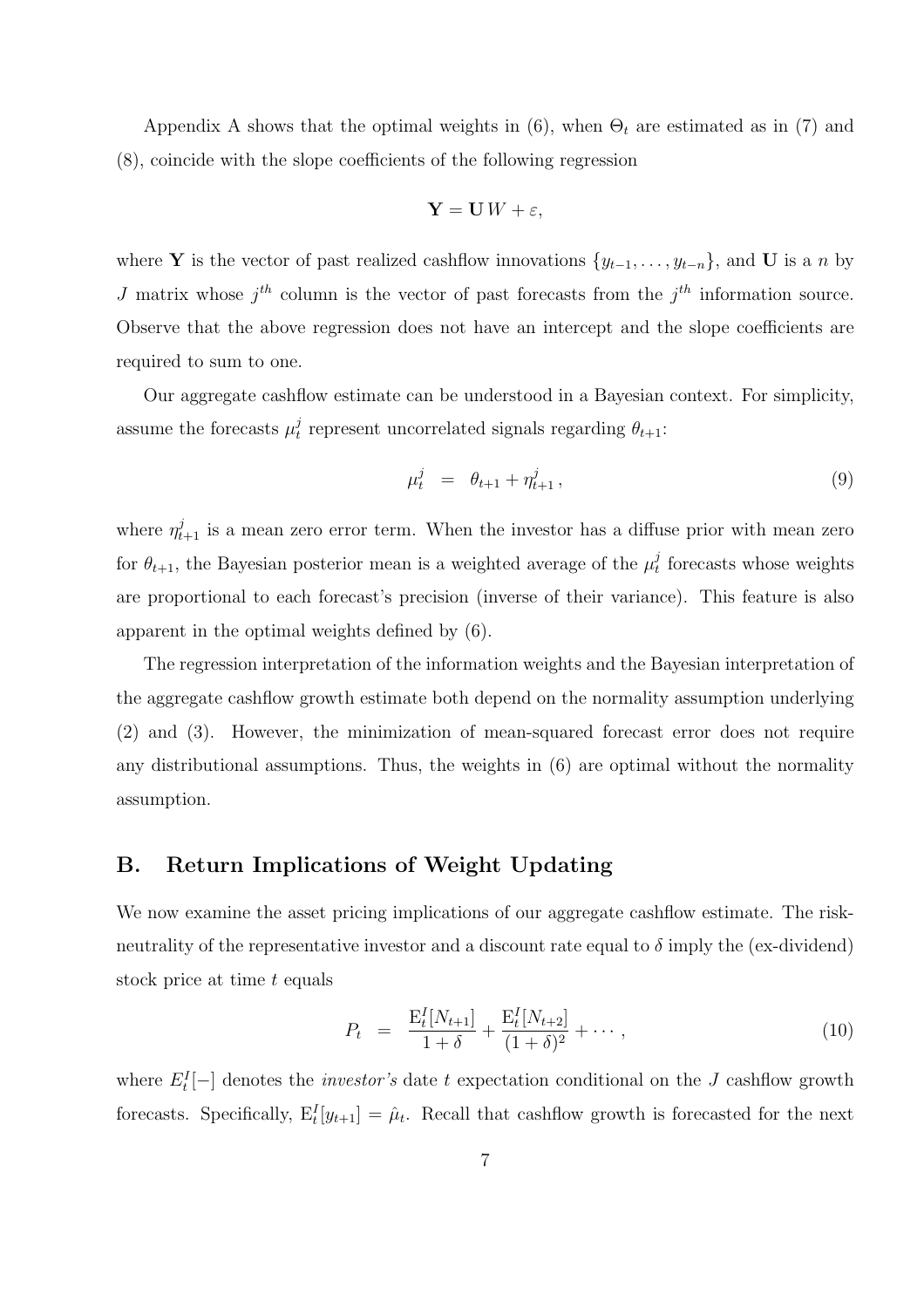period. The conditional expectation  $E_t^I[y_{t+i}]$  for cashflow growth beyond this horizon,  $i > 1$ , is equal to zero, its unconditional mean. This implies

$$
\mathbf{E}_t^I[N_{t+i}] = \mathbf{E}_t^I[N_t + y_{t+1} + \dots + y_{t+i}] = N_t + \hat{\mu}_t.
$$
\n(11)

The pricing formulation in (11) is similar to Barberis, Shleifer, and Vishny (1998) with a critical distinction. Our aggregate cashflow estimate  $\hat{\mu}_t$  results from a combination of cashflow forecasts rather than a single incorrect forecast.

By  $(10)$  and  $(11)$ , the stock price is

$$
P_t = \frac{N_t + \hat{\mu}_t}{\delta}, \tag{12}
$$

which implies that the simple return between t and  $t + 1$  equals

$$
R_{t+1} \equiv P_{t+1} - P_t = \frac{y_{t+1} - \hat{\mu}_t}{\delta} + \frac{\hat{\mu}_{t+1}}{\delta}.
$$
 (13)

The realized return over the  $(t, t + 1]$  horizon depends on two elements, the realized forecast error,  $y_{t+1} - \hat{\mu}_t$ , and next period's aggregate cashflow estimate,  $\hat{\mu}_{t+1}$ .

The expected stock return under the objective probability equals

$$
\mathbf{E}_t[R_{t+1}] = \frac{\mathbf{E}_t[\hat{\mu}_{t+1} - \hat{\mu}_t]}{\delta}.
$$
\n(14)

Thus, the expected return is determined by changes in the aggregate cashflow estimate. With  $\hat{\mu}_t$  being a weighted average of the individual forecasts, its dynamics depend on changes in the information weights as well as the dynamics of individual forecasts. For expositional simplicity, we assume that  $9$ 

$$
\mathbf{E}_{t}\left[\mu_{t+1}^{j}\right] = \mu_{t}^{j}.\tag{15}
$$

Intuitively, cashflow growth uncertainty causes the information sources to maintain, on average, their existing cashflow growth forecasts over short horizons. This is consistent with the information sources being Bayesians with informative priors regarding the expected cashflow growth rate. It also parallels Hong, Stein, and Yu (2007)'s assumption that investors maintain

<sup>&</sup>lt;sup>9</sup>Appendix B demonstrates that the results in this section are unchanged when this assumption is relaxed and the individual forecasts are updated according to Bayesian principles.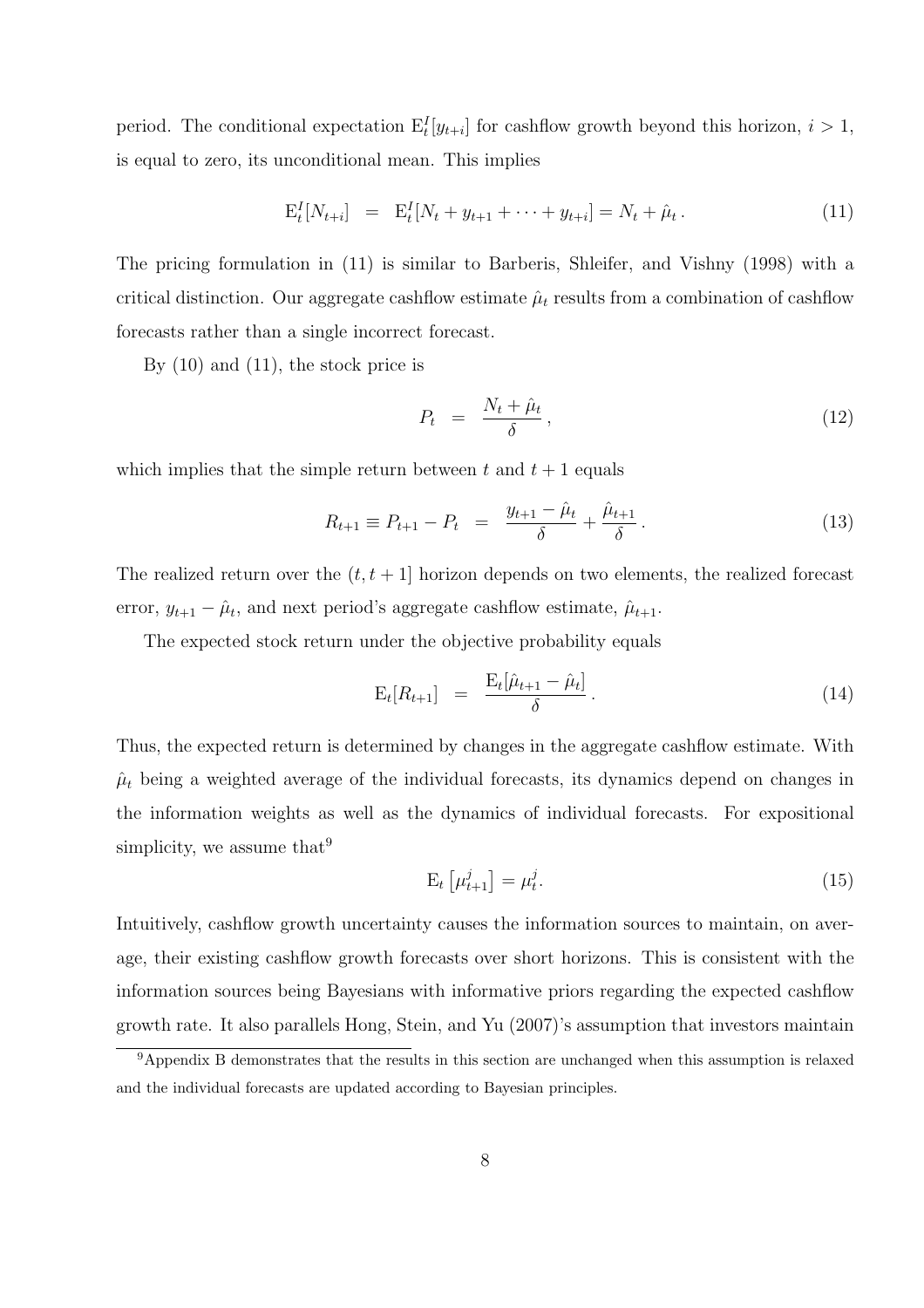their prevailing cashflow forecast procedure until there is convincing evidence of its inferiority compared to another forecast procedure.

Under the assumption in  $(15)$ , stock returns follow a random walk when there is only one information source or the information weights are constant. The information weights are constant if the relative forecast accuracies of the information sources are known. However, uncertainty surrounding their forecast accuracy implies that the updating of the information weights generates return predictability. Interestingly, this predictability is not attributable to time-varying risk nor behavioral biases.

Specifically, by (14) and (15), expected stock returns in our model are

$$
E_t[R_{t+1}] = \frac{\sum_j (\omega_{t+1}^j - \omega_t^j) \mu_t^j}{\delta}.
$$
 (16)

Equation (16) implies that the investor's expected return is proportional to  $Cov(\Delta \omega, \mu)$ , the covariance between the cashflow forecasts and changes in their information weights:<sup>10</sup>

$$
E_t[R_{t+1}] = Cov(\Delta \omega, \mu)/\delta = \sigma_{\Delta \omega} \sigma_{\mu} \rho_{\Delta \omega, \mu}/\delta,
$$
\n(17)

where  $Cov(\Delta\omega,\mu)$  is computed across the J forecasts,  $\sigma_{\mu}$  denotes the cross-sectional dispersion of the forecasts, and the  $\sigma_{\Delta\omega}$  component represents the amount of updating in the information weights due to investor learning. As an application of (17), we demonstrate the presence of earnings momentum in our model.

Proposition 1. Stock prices drift after earnings announcements in the same direction as the earnings surprise. Specifically, the expected stock return next period is positive (negative) conditional on realized earnings growth being above (below) its mean.

$$
E_t[R_{t+1}|y_t > \bar{y}] > 0
$$
  

$$
E_t[R_{t+1}|y_t < \bar{y}] < 0.
$$

Proof: For tractability, we consider two independent information sources. An optimistic information source issues a cashflow growth forecast  $\mu_t^O > \bar{y}$  and a pessimistic information source issues a forecast  $\mu_t^P < \bar{y}$ . By symmetry, we prove Proposition 1 for the case of a positive earning surprise.

<sup>&</sup>lt;sup>10</sup>The cross-sectional mean of  $\Delta\omega$  is zero by definition since the information weights sum to one.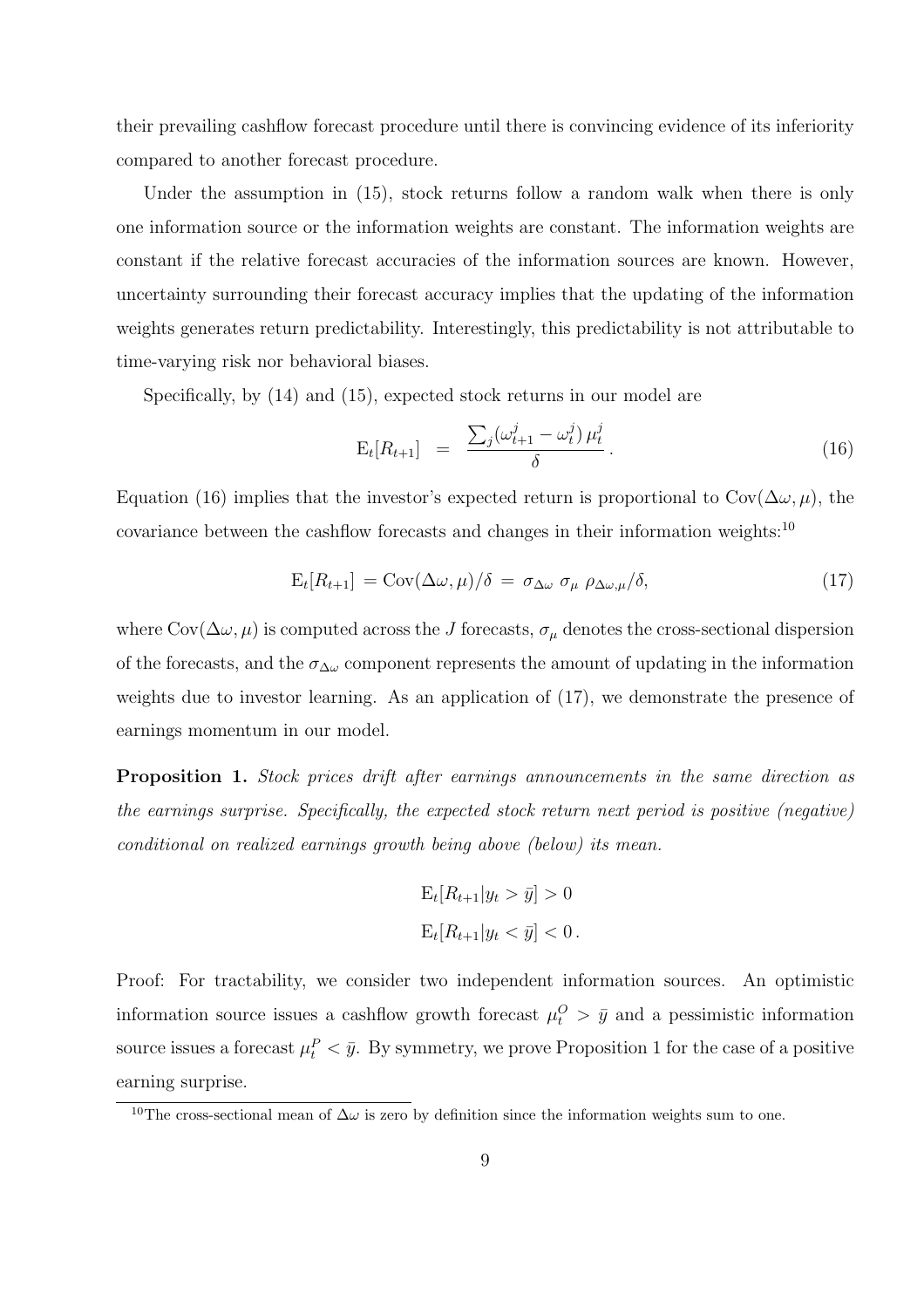By (16), the expected stock return is

$$
E_t[R_{t+1}] = (\omega_{t+1}^O - \omega_t^O)(\mu_t^O - \mu_t^P)/\delta.
$$

Thus, to prove Proposition 1, it is sufficient to show that

$$
E[(\omega_{t+1}^O - \omega_t^O)|y_t > \bar{y}] > 0.
$$
\n(18)

The optimal weights in (6), with two information sources, imply that  $\omega_{t+1}^O - \omega_t^O$  is proportional to  $\sigma_{P,t+1}^2 \sigma_{O,t}^2 - \sigma_{P,t}^2 \sigma_{O,t+1}^2$  where the estimated variances are defined in (7) and satisfy

$$
\sigma_{O,t+1}^2 = \sigma_{O,t}^2 + (\epsilon_{O,t}^2 - \epsilon_{O,t-n}^2)/n
$$
  

$$
\sigma_{P,t+1}^2 = \sigma_{P,t}^2 + (\epsilon_{P,t}^2 - \epsilon_{P,t-n}^2)/n.
$$

We claim that after a positive earning surprise, the estimated accuracy of the optimistic information source on average improves relative to the pessimistic information source. Thus, the information weight for the optimistic information source tends to increase,  $\omega_{t+1}^O - \omega_t^O > 0$ . This property follows directly from the following inequalities:

$$
E[(\epsilon_{O,t}^2 - \epsilon_{O,t-n}^2)|y_t > \bar{y}] < 0,\tag{19}
$$

$$
E[(\epsilon_{P,t}^2 - \epsilon_{P,t-n}^2)|y_t > \bar{y}] > 0.
$$
\n(20)

A positive earnings surprise at date  $t$  does not provide useful information about the previous forecast error at  $t - n$ . Thus,  $E[\epsilon_{j,t-n}^2 | y_t > \bar{y}]$  is simply the unconditional second moment of the  $j<sup>th</sup>$  information source's forecast error, and (19) and (20) are equivalent to

$$
\mathcal{E}[\epsilon_{O,t}^2 | y_t > \bar{y}] < \mathcal{E}[\epsilon_{O,t}^2 | y_t < \bar{y}],\tag{21}
$$

$$
\mathcal{E}[\epsilon_{P,t}^2 | y_t > \bar{y}] > \mathcal{E}[\epsilon_{P,t}^2 | y_t < \bar{y}].\tag{22}
$$

To prove (21) and (22), observe that each realization  $y_t > \bar{y}$  has a one-to-one correspondence with a  $y_t' < \bar{y}$  having the same probability density. For the optimistic information source, since  $\bar{y} < \mu_t^O$ , the forecast errors  $\epsilon_{O,t}$  and  $\epsilon'_{O,t}$  corresponding to  $y_t$  and  $y'_t$  respectively satisfy  $|\epsilon_{O,t}| <$  $|\epsilon'_{O,t}|$ , with (21) following immediately from this property. Conversely, for the pessimistic information source, since  $\bar{y} > \mu_t^P$ , the forecast errors  $\epsilon_{P,t}$  and  $\epsilon'_{P,t}$  corresponding to  $y_t$  and  $y'_t$ respectively satisfy  $|\epsilon_{P,t}| > |\epsilon_{P,t}'|$ , with (22) following immediately from this property.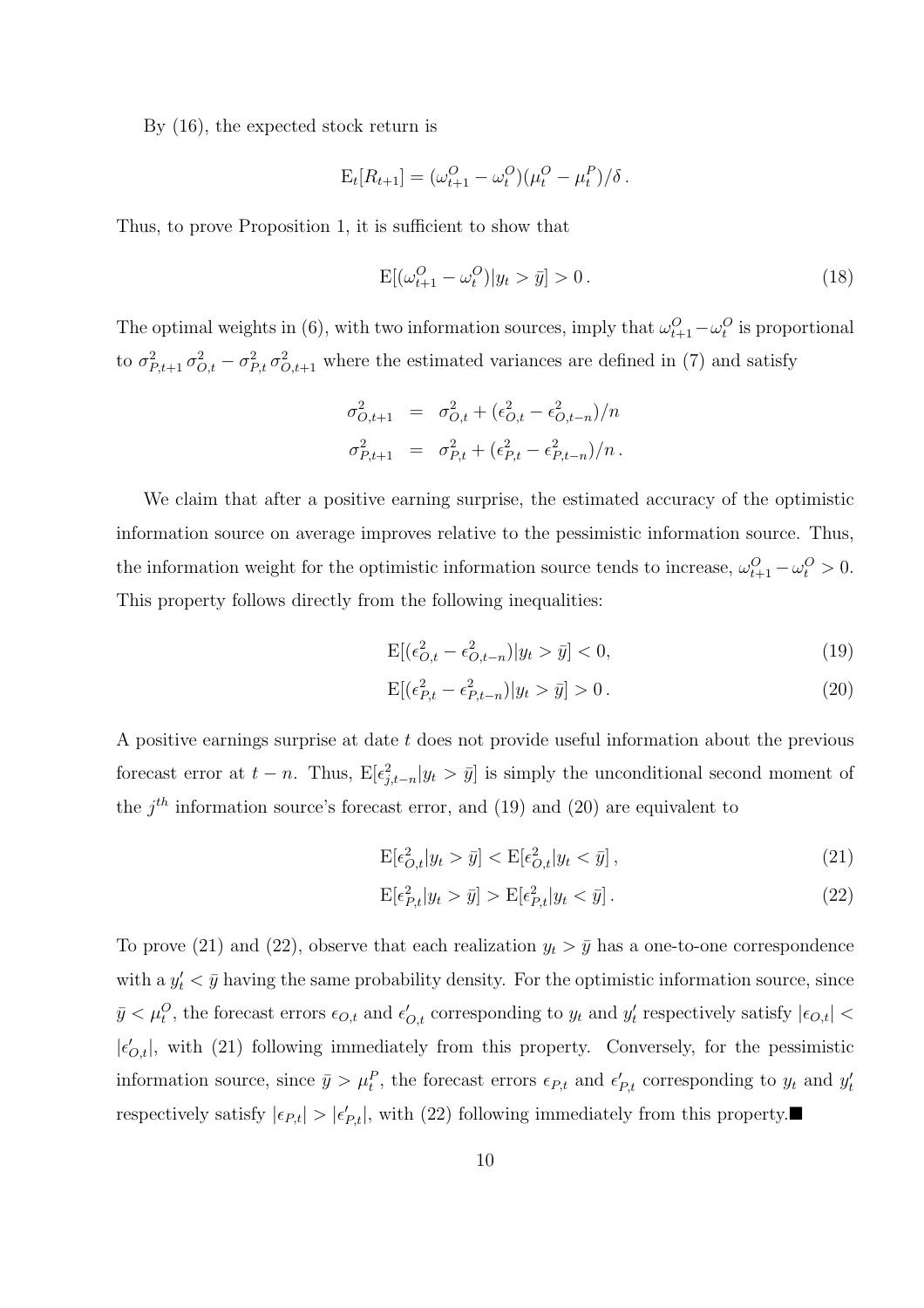Proposition 1 proves the existence of earnings momentum (or post-earnings announcement drift) in our model. A related empirical anomaly is price momentum. Chan, Jegadeesh, and Lakonishok (1996, 1999) as well as Chordia and Shivakumar (2006) report that a large portion of price momentum occurs around earnings announcements. Campbell and Shiller (1988) demonstrate that stock returns are either attributable to changes in expected discount rates or expected cashflows. With a constant discount rate, stocks returns are attributable to changes in expected cashflow. Thus, price momentum and earnings momentum are closely related in our model.

Simulations investigate the magnitude of price momentum that can arise from changing information weights. The simulations have an initial cashflow  $N_0$  of 1, zero unconditional mean cashflow growth ( $\bar{\theta}$ ), and a 3 percent cashflow growth volatility ( $\sigma_y$ ). This  $\sigma_y$  parameter is estimated as the standard deviation of the dividend growth rate for S&P 500 companies, which is historically 3.4 percent per annum. The  $\sigma_{\theta}$  parameter represents the uncertainty surrounding expected cashflow growth. This parameter is chosen to be 1 or 2 percent, which is reasonable in compared to  $\sigma_y$ . In each simulated economy, there are two cashflow forecasts. The optimistic forecast for period  $t + 1$ 's cashflow is  $N_t + Disp$ , while the pessimistic forecast is  $N_t - Disp$ , where Disp measures the dispersion between the two forecasts. Our Disp parameter implies forecast dispersion is approximately 1.5 percent to 3 percent, which is quite conservative.

For each set of  $(\sigma_{\theta}, Disp)$  parameters, we first simulate 2,000 cashflow and price paths according to  $(1)$ ,  $(2)$ ,  $(3)$ , and  $(12)$ . Each simulation path contains 120 monthly time-series observations. Then, for each time period, we rank the 2,000 simulation paths cross-sectionally based on stock returns over the last six periods. The top and the bottom deciles form zerocost momentum portfolios (winners minus losers). Table 1 reports the average returns of the momentum portfolios during the formation period, as well as over three subsequent holding periods.

Table 1 shows that the price momentum strategy is profitable in our model. Under reasonable parameters, it yields significant profits ranging from 0.68% to 0.94% per month. The magnitude of these profits is consistent with the findings of Jegadeesh and Titman (1993). The reversal of momentum profits at longer holding periods in Table 1 is also consistent with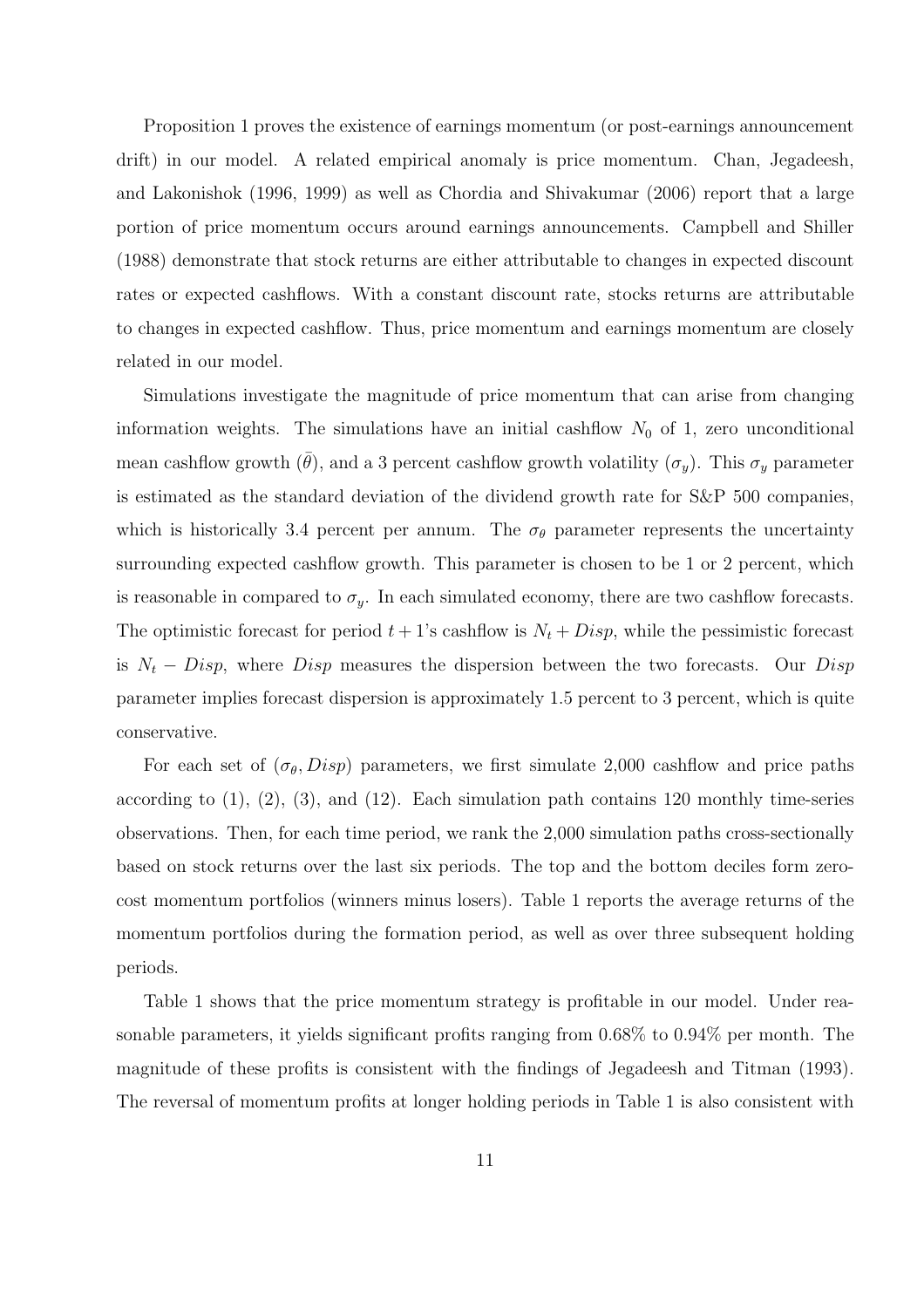the empirical evidence in Lee and Swaminathan (2000).

The intuition for the momentum results in Table 1 is as follows. In the simulated economy, cashflow growth is equally likely to be positive or negative, and the information sources have identical true accuracies. The price momentum sort identifies paths where there is a recent trend in cashflow growth. For illustration, suppose a sequence of positive cashflow growth realizations occurs by chance. This sequence enhances the optimistic information source's credibility. Therefore, the investor gradually assigns more weight to the optimistic information source. This shift in the information weights increases the aggregate cashflow estimate and leads to a further price increase. Eventually, forecast errors that contradict the earlier estimated accuracies are realized. The investor then updates the relative accuracy of the information sources and reduces the weight assigned to the optimistic information source. This updating causes a decline in the investor's aggregate cashflow estimate and lowers the stock price. Thus, trends in realized cashflows that are attributable to chance produce short-term momentum that reverts over the long-term.

Besides return predictability, fluctuations in the information weights produce additional return volatility. This feature is consistent with Shiller (1992)'s assertion that stock return volatility is excessive relative to the volatility of cashflow. However, excess volatility is induced by learning in our model, not irrationality. Lewellen and Shanken (2002)'s learning model also yields excess return volatility. From  $(13)$ , the stock's realized return variance equals<sup>11</sup>

$$
Var_t(R_{t+1}) = \frac{1}{\delta^2} \left[ \sigma_y^2 + Var_t \left( \hat{\mu}_{t+1} - \hat{\mu}_t \right) \right].
$$
 (23)

In the absence of forecast accuracy uncertainty, the stock's return variance reduces to  $\frac{\sigma_y^2}{\delta^2}$ . Consequently, forecast accuracy uncertainty leads to variability in the aggregate cashflow estimate that increases return volatility.

### C. Appearance of Biases

Our framework can explain the appearance of behavioral biases that have previously been used to generate momentum, although behavioral biases are not assumed to influence investor expectations.

<sup>&</sup>lt;sup>11</sup>Note that  $Cov_t(y_{t+1}, \hat{\mu}_{t+1} - \hat{\mu}_t) = 0$  because  $E_t[y_{t+1}] = 0$  and (15).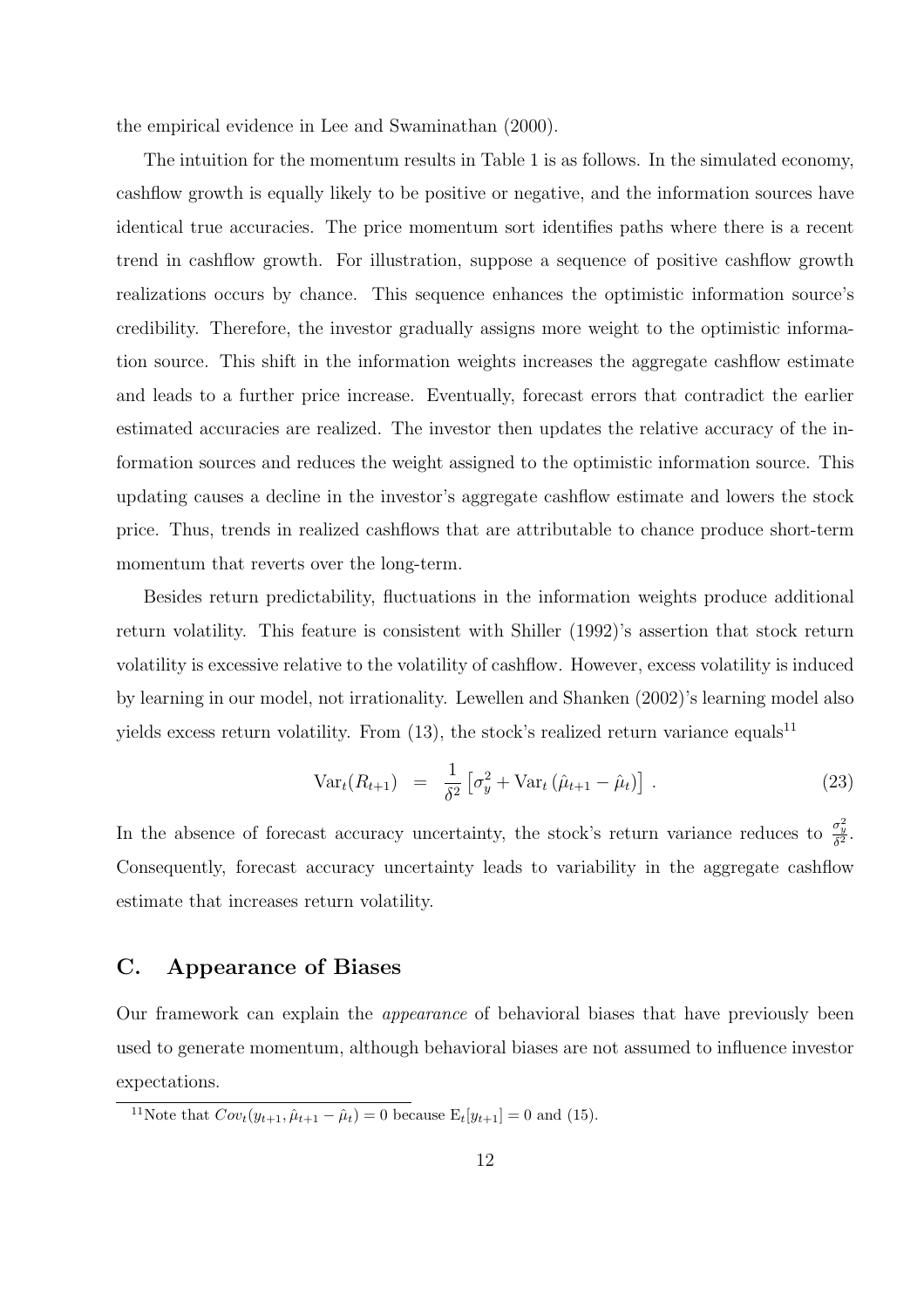With two positively correlated information sources, the investor focuses their attention on the more accurate information source. Indeed, according to (6), the information weights are

$$
\omega^{1} = \frac{\sigma_{2}^{2} - \sigma_{12}}{\sigma_{2}^{2} + \sigma_{1}^{2} - 2\sigma_{12}},
$$
\n
$$
\omega^{2} = \frac{\sigma_{1}^{2} - \sigma_{12}}{\sigma_{2}^{2} + \sigma_{1}^{2} - 2\sigma_{12}}.
$$
\n(24)

The higher the correlation between the two information sources, the higher (lower) the information weight assigned to the more (less) accurate information source. Therefore, a high positive covariance between the forecasts can effectively eliminate the less accurate information source. This feature leads to the appearance of limited attention, which is invoked by Hirshleifer and Teoh (2003) as well as Peng and Xiong (2006).

Conversely, a negatively correlated forecast can receive a larger information weight than its accuracy alone justifies. When an investor's private cashflow forecast is negatively correlated with the consensus forecast of analysts, they can appear overconfident as in Daniel, Hirshleifer, and Subrahmanyam (1998). The appearance of overconfidence also arises when the estimated accuracy of the investor's private cashflow forecast is superior to available public forecasts.

Path-dependence in the estimated forecast accuracies is responsible for the appearance of representativeness and conservatism. These biases are utilized by Barberis, Shleifer, and Vishny (1998). With the information weights being path-dependent, trends in realized cashflow growth change the estimated relative accuracy of information sources. Thus, the investor's aggregate cashflow appears to extrapolate from realized cashflows. Furthermore, the impact of trends on the information weights persists beyond their termination due to the pathdependence in (7). This property causes the information weights to exhibit conservatism.

# III Empirical Implementation

Our empirical implementation tests our model's implications regarding stock return predictability, earnings momentum, and price momentum using data on analysts' earnings forecasts and realized earnings from I/B/E/S. Estimation of the information weights, earnings surprises, and analyst forecast dispersion requires individual analyst forecasts. These forecasts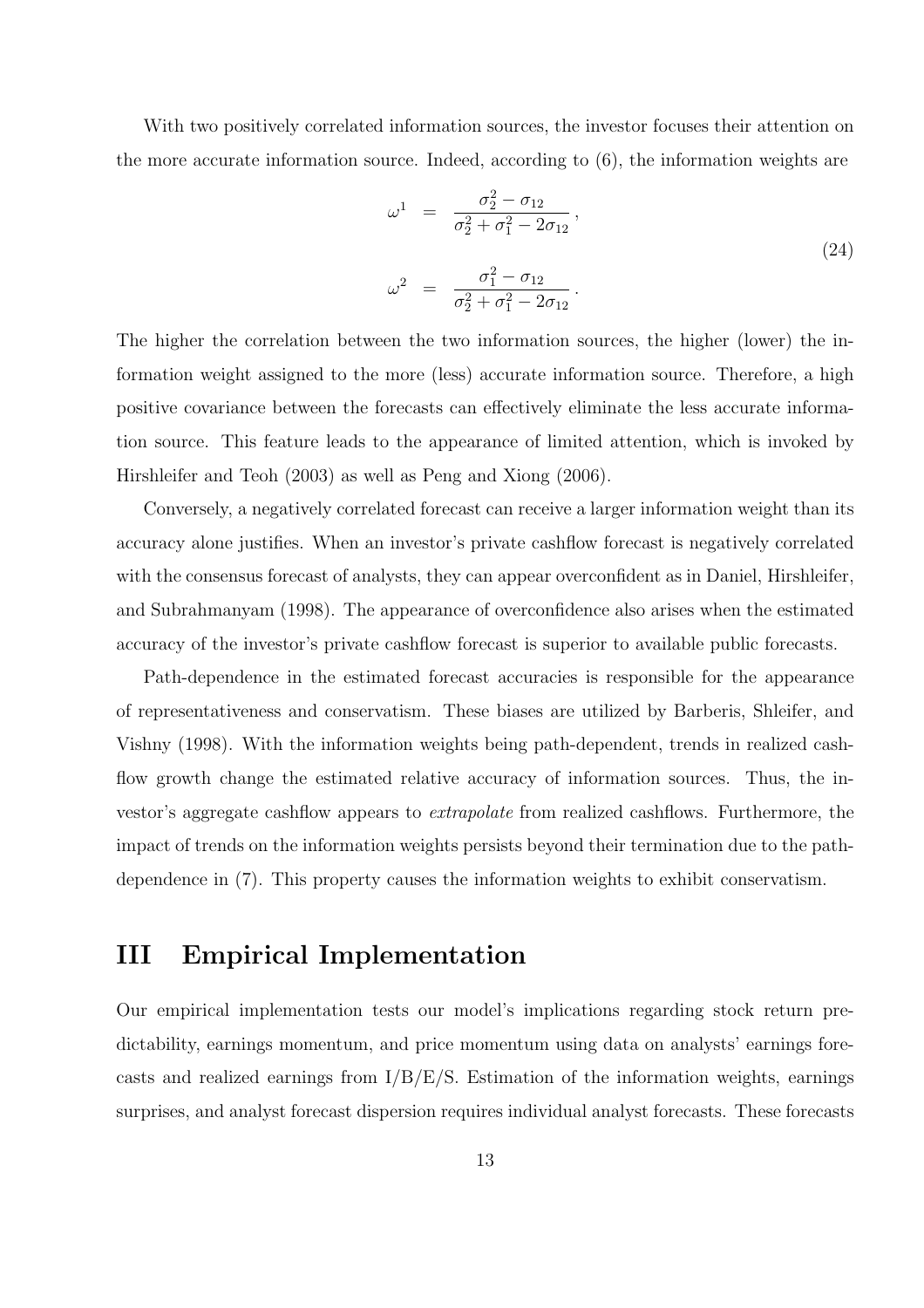begin in January 1984 of the I/B/E/S Detail file. Thus, our sample period is from January 1984 to December 2004. The sample includes all domestic common stocks listed on the NYSE, AMEX, and NASDAQ that have at least two analyst forecasts, excluding REITs, ADRs, and stocks priced below \$5. We obtain daily and monthly stock returns as well as market capitalization data from CRSP, and book-to-market ratios and the earnings announcement dates from Compustat.

There is significant multi-collinearity among the analyst forecasts. To circumvent this problem, we classify individual analysts into two groups: optimistic (those with forecasts above the median) and pessimistic (those with forecasts below the median). We then compute the average of each subset and refer to these averages as the representative optimistic analyst and representative pessimistic analyst. The information weights of these representative analysts are computed using their forecast errors over the past eight quarters  $(n = 8)$ . From these weights, we construct a variable denoted dW, measured quarterly for each stock, which represents changes in the weight of the representative optimistic analyst. A positive dW implies a shift towards the optimistic forecast, while a negative dW implies the representative pessimistic analyst has gained more influence on the investor's cashflow expectation.

#### A. Testable Hypotheses

We test the following predictions of our model.

Prediction 1. A positive (negative) change in the optimistic analyst's weight dW is associated with higher (lower) stock returns next month.

By definition, when the weight assigned to the optimistic analyst increases at the expense of the pessimistic analyst, the correlation  $\rho_{\Delta\omega,\mu}$  is positive. Prediction 1 follows immediately from (17).

Prediction 2. Momentum is stronger for stocks experiencing greater fluctuations in their information weights.

This prediction follows from (17), which demonstrates that momentum profits increase with  $\sigma_{\Delta\omega}$ .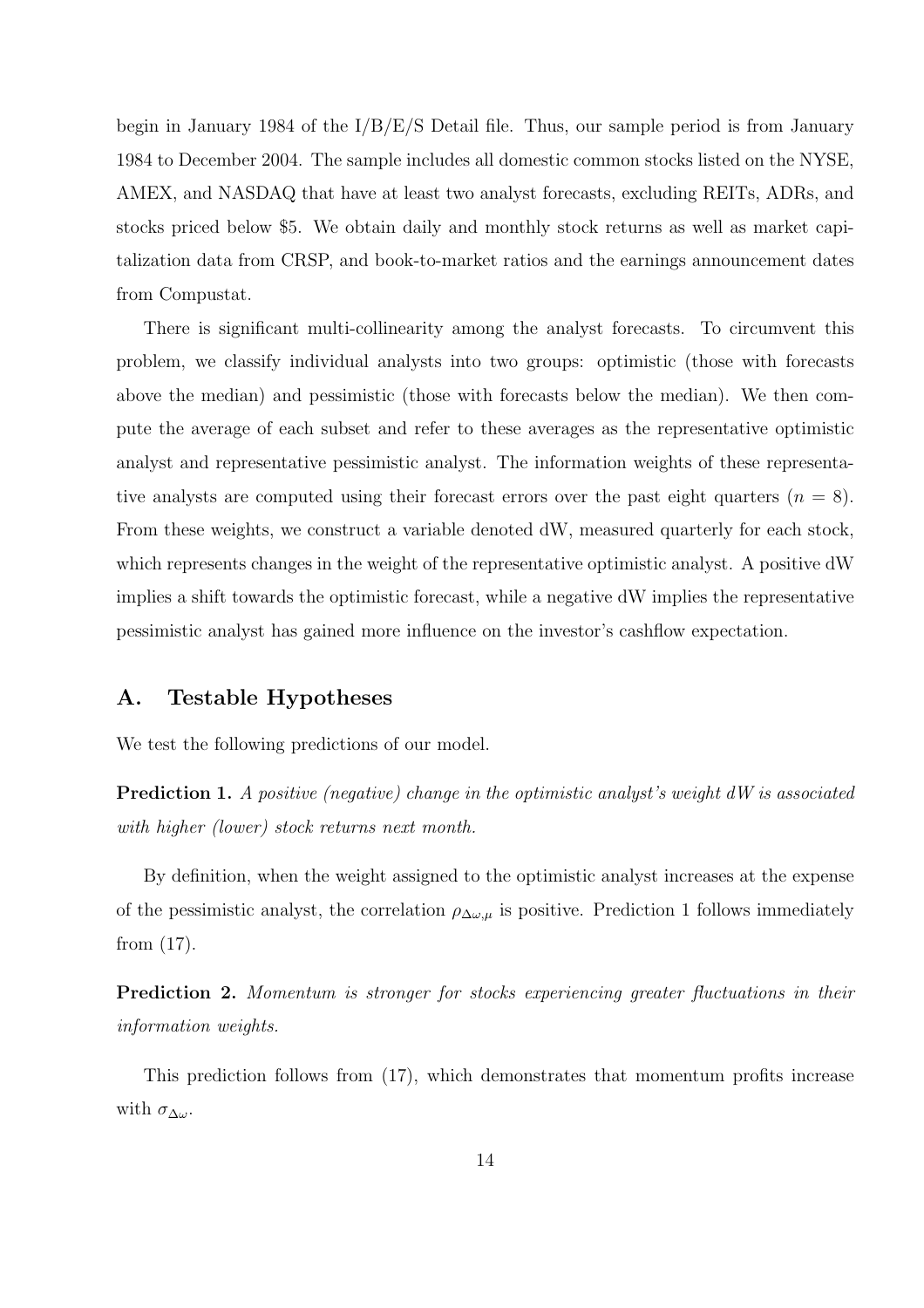Prediction 3. Momentum is stronger for stocks that have larger forecast dispersions.

This prediction follows from (17), which demonstrates that momentum profits increase with  $\sigma_{\mu}$ . Since forecast dispersion measures cashflow uncertainty, our model predicts stronger momentum for stocks with high cashflow uncertainty.

### B. Results

To test Prediction 1, each quarter we sort stocks into five dW quintiles around earnings announcements. Stocks are held for one month after portfolio formation. For the top dW decile, where the optimistic analysts are gaining weight, the average stock return is 1.45% per month over the 1984 to 2004 sample period. In contrast, the average return of the bottom decile dW portfolio is 0.73% per month.<sup>12</sup> The difference is 0.72% with a t-statistic of 3.14. After adjusting for the Fama-French (1993) three factors and the Pástor-Stambaugh (2003) liquidity factor, the difference in the average returns of dW5 and dW1 portfolio is even larger at 0.93%, and statistically significant.

As expected, there is more updating in the information weights after larger earnings surprises. As detailed in the proof of Proposition 1, on average, positive earnings surprises (hence positive returns) cause relatively optimistic information sources to receive more weight while negative earnings surprises (hence negative returns) cause relatively pessimistic information sources to receive more weight. This feature is also supported by the data. For stocks with positive earnings surprises, 64.24% have a positive dW. Conversely, for stocks with negative earnings surprises, 71.1% have a negative dW. An earnings surprise is measured as the difference between a firm's actual earnings and the prevailing consensus analyst forecast, scaled by the consensus forecast. To exclude stale information, we include only the latest forecast issued by each analyst. These forecasts are required to be issued within one-year prior to an earnings announcement.

Prediction 2 is tested using price momentum and earnings momentum. We implement a 6-1-1 price momentum strategy. At the end of every month, stocks are assigned to five

 $12$ Average return increases monotonically with dW. For example, the average return of the middle decile dW3 portfolio is 1.16% per month, smaller than that of the dW5 portfolio but larger than dW1.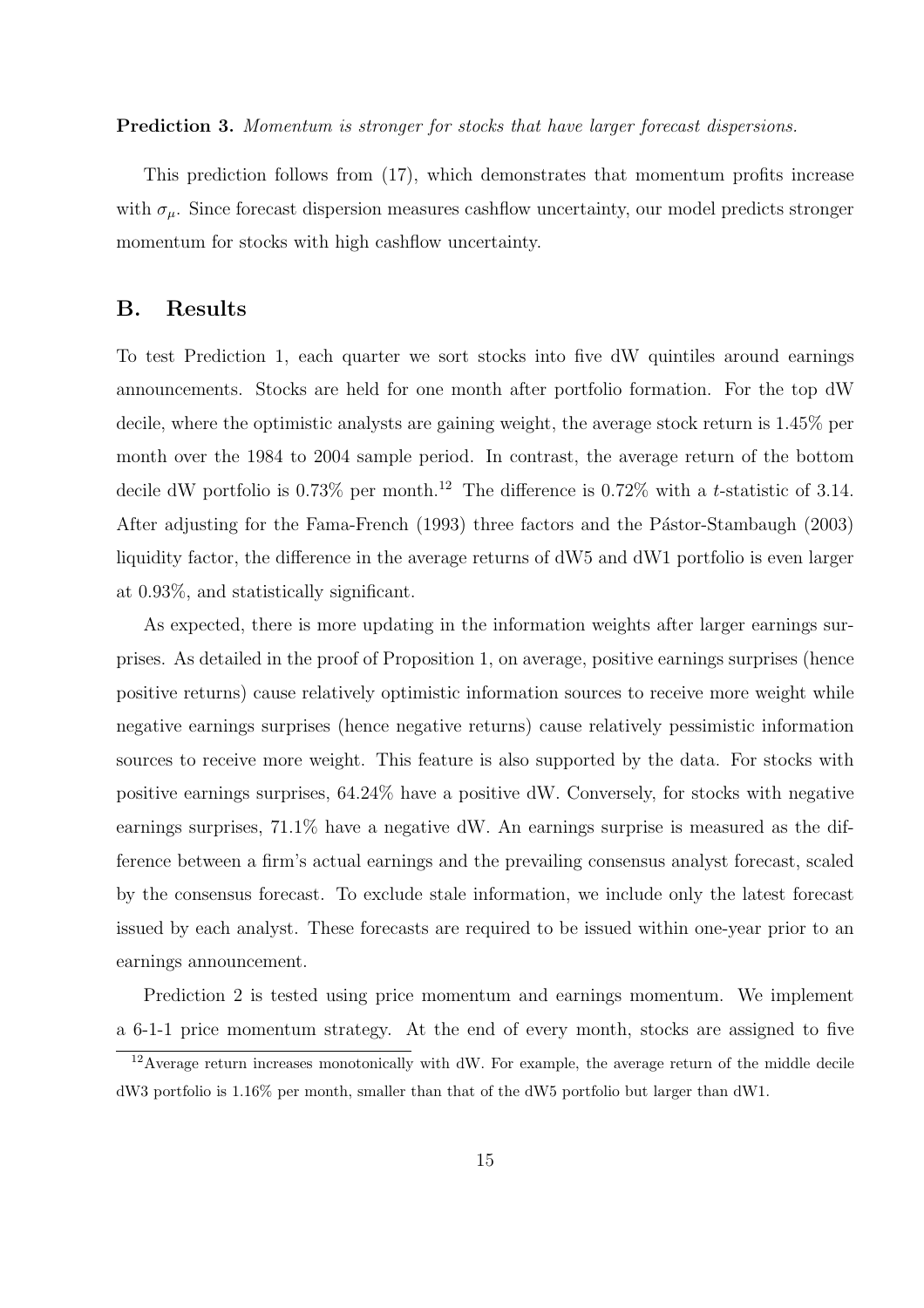quintiles (P1 to P5) in ascending order according to their returns over the prior six months. After skipping one month, the momentum portfolios are held for an additional month. Price momentum is computed as the average difference between the holding-period return of the P5 portfolio (past winners) and the P1 portfolio (past losers).

Earnings momentum parallels the price momentum strategy. Instead of sorting stocks according to their past returns, earnings momentum portfolios (E1 to E5) are formed according to their most recent earnings surprise. Earnings momentum is the average return difference between E5 (positive surprises) and E1 (negative surprises) over the monthly holding periods.

To test Prediction 2, we compare the average returns of double-sorted portfolios formed using past six-month returns or earnings surprises and dW. Over the cross-section of stocks, dW is positively correlated with formation-period returns and earnings surprises.<sup>13</sup> Thus, we perform conditional double-sorts in both directions. For example, in Panel A of Table 2, we first sort stocks according to their returns over the prior six months, with a second sort conditioning on dW. Conversely, in Panel B of Table 2, the sorting order is reversed. The results for Prediction 2 do not depend on the order of the conditional double-sorts.

The empirical results in Table 2 indicate stronger price momentum in the dW1 portfolio and dW5 portfolio, relative to the dW3 portfolio. For example, Panel A reports that the price momentum strategy generates an average monthly return of 0.91% and 1.15% for stocks in the dW1 and dW5 portfolios respectively, but only 0.18% for the dW3 portfolio. The difference in price momentum between dW1 and dW3 is 0.72% per month, with a t-statistic of 1.97. The difference in price momentum between dW1 and dW3 is 0.97% per month, with a t-statistic of 2.43. Therefore, consistent with Prediction 2, greater updating in the information weights leads to stronger price momentum. This pattern appears in unadjusted returns as well as risk-adjusted returns that account for the Fama-French (1993) three factors and the liquidity factor of Pástor and Stambaugh (2003).

The earnings momentum results in Table 3 exhibit a similar pattern as price momentum. In comparison to the dW3 portfolio, earnings momentum is stronger in the dW1 portfolio and the dW5 portfolio. Therefore, consistent with Prediction 2, earnings momentum also depends

<sup>&</sup>lt;sup>13</sup>The time-series average of the monthly cross-sectional correlation between dW and earnings surprises is 0.20, while the correlation between dW and formation period returns is 0.13.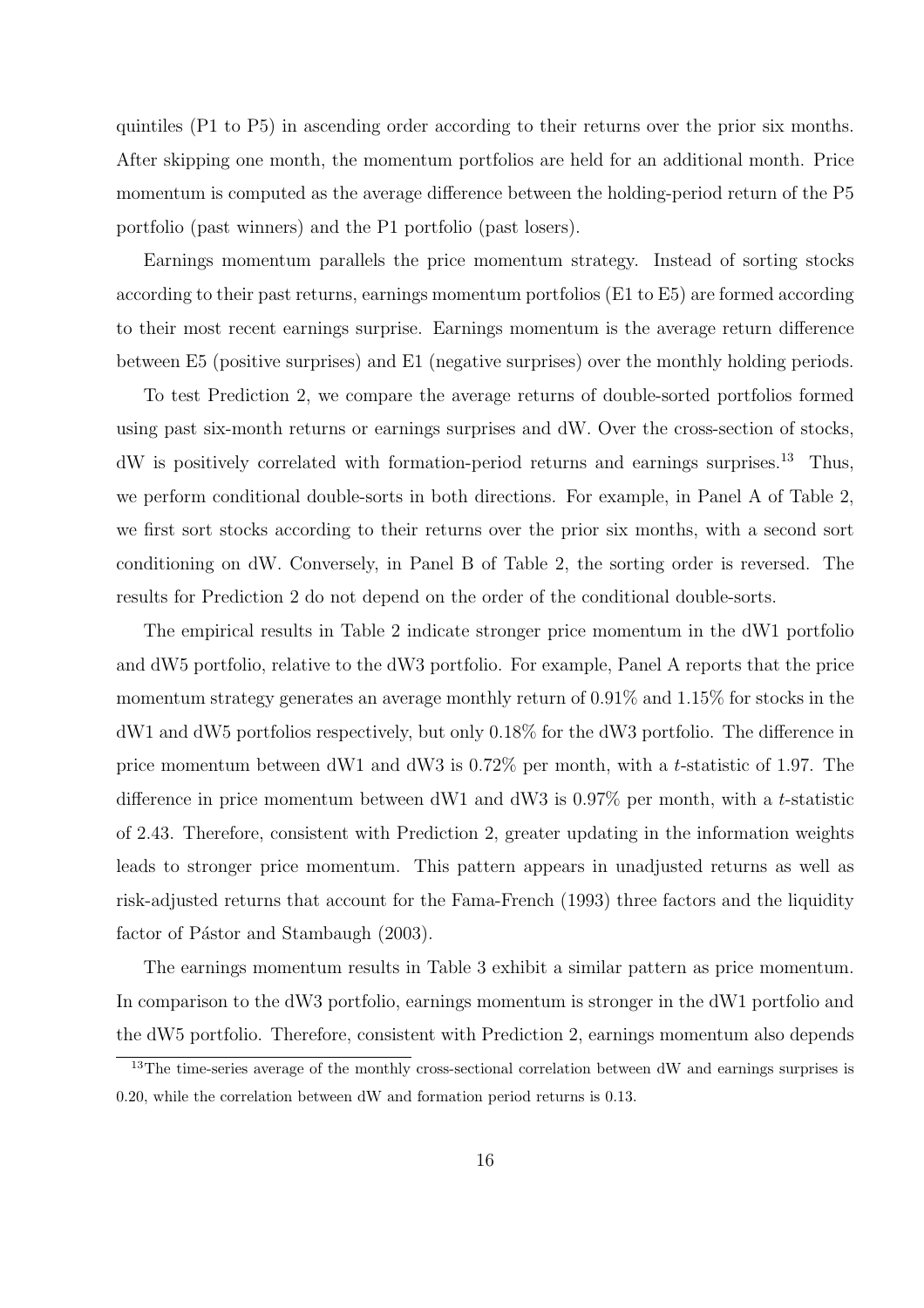on the amount of updating in the information weights.

For emphasis, our study is limited to firms with at least two analysts. Thus, our sample is orientated towards more established firms and those with greater analyst coverage. Hong, Lim, and Stein (2000) document weaker price momentum in larger stocks and stocks with greater analyst coverage. Our results confirm this finding. However, even for firms with at least two analysts, our refined price momentum strategy that conditions on fluctuations in the information weights can produce high profits. The results in Table 2 (Panel A) indicate that past winners, which experience large increases in the optimistic analyst's weight, and past losers, which experience large decreases in the optimistic analyst's weight, produce an average monthly return spread of 1.8%. This return spread equals the difference between the average return of the (P5,dW5) portfolio and the (P1,dW1) portfolio. Consequently, our enhanced momentum return is larger than the  $1\%$  monthly return from the standard momentum strategy that does not condition on information weight fluctuations.

Finally, we test Prediction 3 by comparing the profitability of price momentum and earnings momentum across analyst forecast dispersion quintiles. At the end of each month, forecast dispersion is measured as the standard deviation of all forecasts issued during the past year for earnings in the current fiscal year. This standard deviation is then scaled by the consensus forecast.<sup>14</sup> Stocks are then sorted into quintiles (U1 to U5), with U1 containing stocks with the lowest forecast dispersion and U5 containing stocks with the largest forecast dispersion.

Table 4 shows that price momentum and earnings momentum both monotonically increase from the U1 portfolio to the U5 portfolio. Price momentum among stocks with high analyst forecast dispersion is about 1% higher per month than price momentum among stocks with low analyst forecast dispersion (U5-U1). Similarly, earnings momentum among stocks with high analyst forecast dispersion is about  $0.5\%$  higher per month than earnings momentum among stocks with low analyst forecast dispersion. These differences are both statistically and economically significant. Therefore, the results in Table 4 support Prediction 3 as stocks with greater analyst forecast dispersion have stronger momentum.

<sup>&</sup>lt;sup>14</sup>Similar results are obtained when we scale by the stock price at the end of the prior year.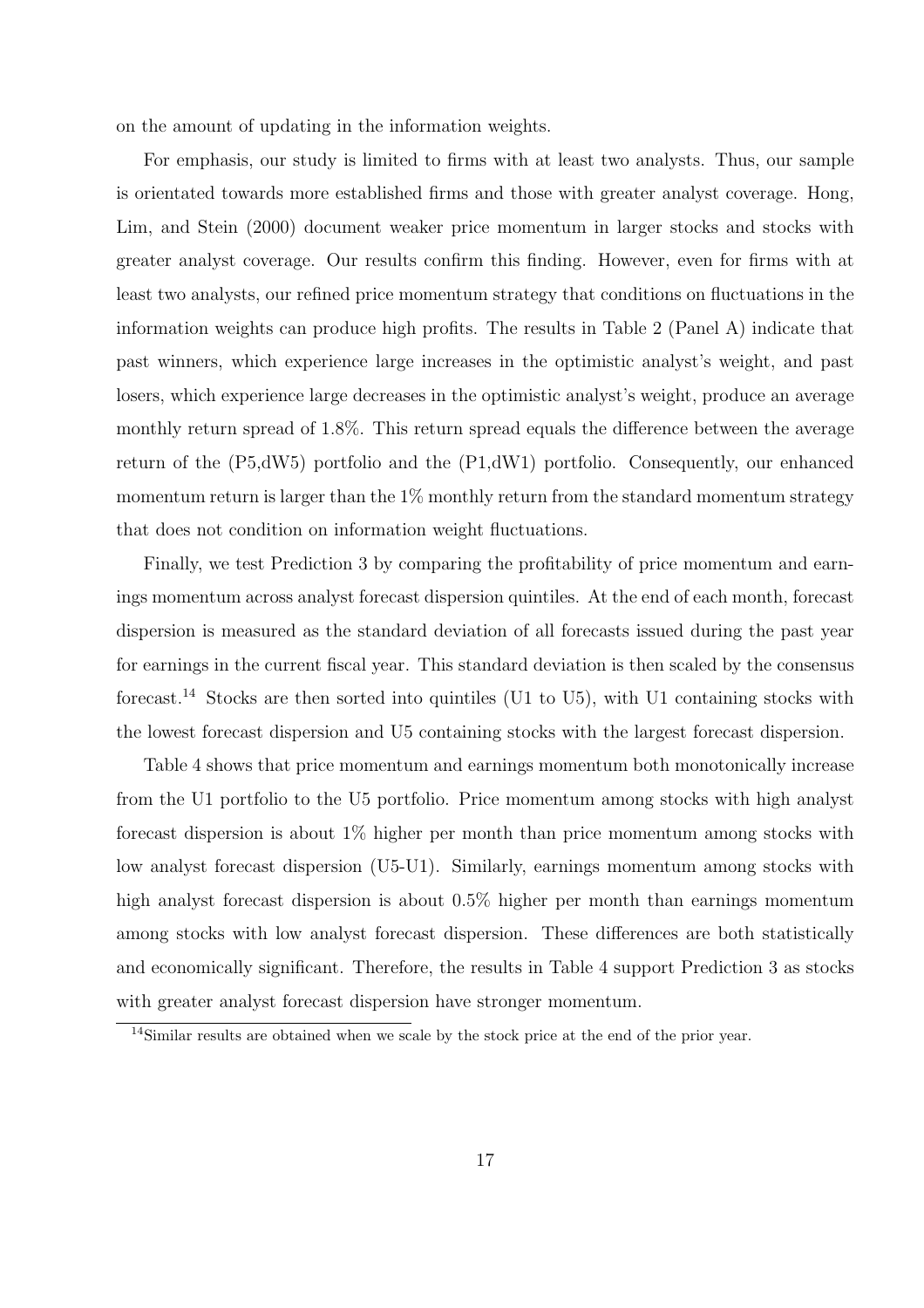### C. Other Predictions

Our model also has a number of predictions for price momentum and earnings momentum that are consistent with previous empirical findings.

Prediction 4. Momentum is stronger for small firms, young firms, and firms whose fundamentals are undergoing significant changes.

Young firms (IPOs) and small firms have fewer available forecast errors to estimate the accuracy of each information source (small  $n$  in  $(7)$ ). Thus, each additional forecast error exerts a greater impact on the investor's learning process and induces more dramatic fluctuations in the information weights (larger  $\sigma_{\Delta\omega}$ ). Consistent with this prediction, Jiang, Lee, and Zhang (2005) and Zhang (2006) report that young firms and small firms exhibit stronger momentum.

More established firms have a larger number of forecast errors available for estimating each information source's accuracy. However, when significant firm-specific, industry, and macroeconomic shocks occur, their cashflow implications may not be immediately understood and agreed upon by market participants (Brav and Heaton (2002)). Instead, these shocks can increase forecast accuracy uncertainty. Thus, we predict stronger momentum in stocks whose fundamentals are undergoing significant changes. Consistent with this prediction, Jackson and Johnson (2006) document that momentum is concentrated around seasoned equity offerings, stock re-purchases, equity-financed mergers, and dividend initiations as well as omissions.

Prediction 5. Momentum is stronger for stocks with higher return volatility and for stocks with higher cashflow volatility.

This prediction follows from the fact that fluctuations in the information weights create momentum and increase return volatility. Thus, stronger momentum coincides with periods of higher return volatility. Jiang, Lee, and Zhang (2005) and Zhang (2006) report that stocks with more volatile returns have stronger momentum. However, they interpret their results as evidence that behavioral biases influence asset prices while our framework offers an alternative interpretation.

Greater momentum for stocks with higher cashflow volatility is also predicted, although momentum profits are not compensation for cashflow risk in our model. As firms with high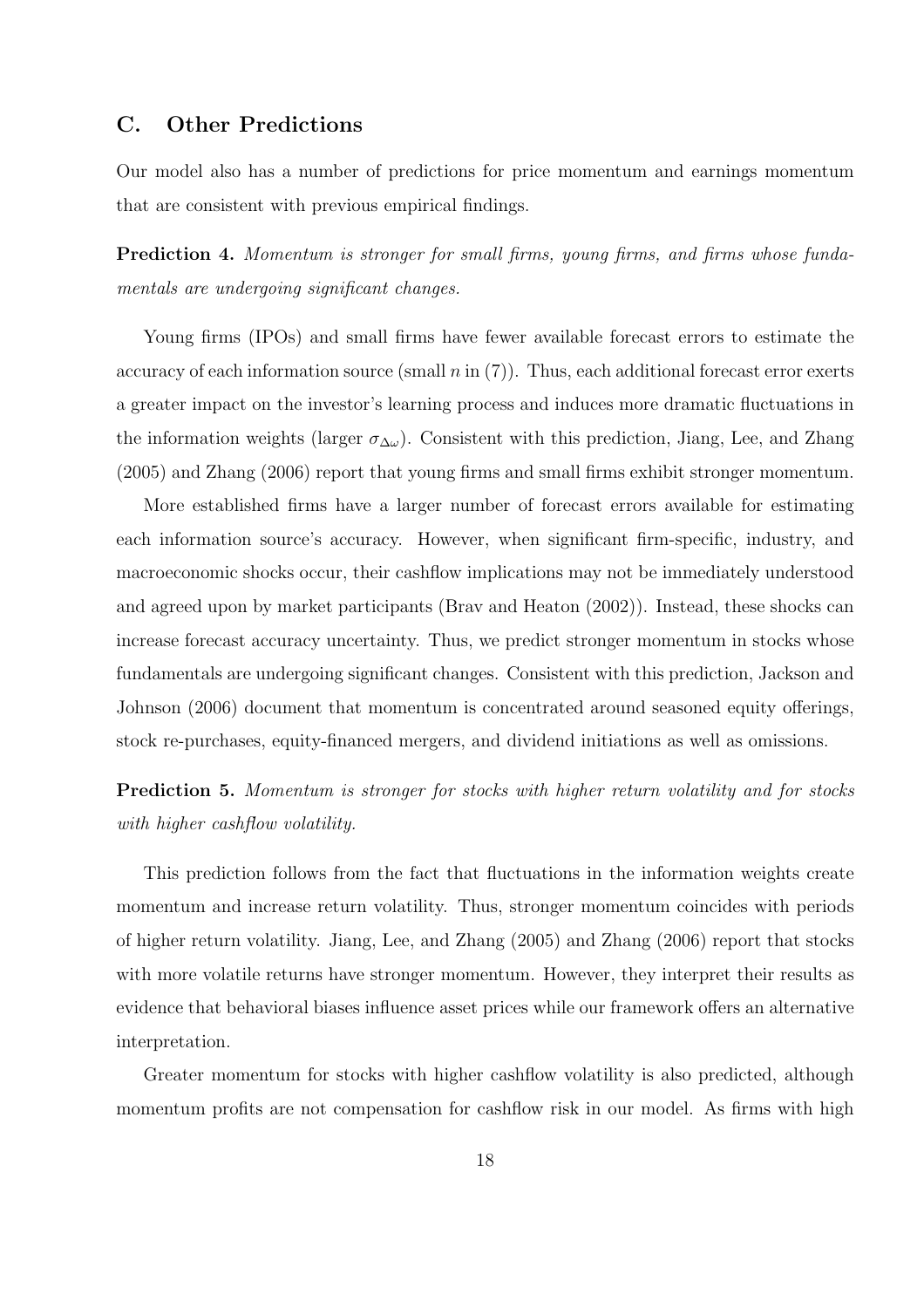cashflow volatility (large  $\sigma_y$ ) tend to have high forecast dispersion (large  $\sigma_\mu$ ), this prediction is subsumed by Prediction 2 and not tested.

# IV Conclusions

We study stock prices in a simple model where the investor optimally combines multiple cashflow forecasts of unknown accuracy. The weights assigned to these forecasts depend on the accuracy of their issuer, which the investor estimates from past forecast errors. We demonstrate that earnings momentum and price momentum arise from these weights being updated as the investor gradually learns about the relative accuracy of the information sources issuing forecasts. Return predictability in our model is not caused by time-varying risk or behavioral biases.

Empirical tests provide strong support for the model since changes in the information weights predict stock returns and affect the profitability of earnings momentum and price momentum strategies. Simulation evidence confirms that under reasonable parameter values, our framework produces momentum whose magnitude is comparable with existing empirical evidence.

Our framework offers several interesting applications for future research. For example, our aggregate cashflow estimate may improve upon the consensus earnings forecast (simple average) used in prior research. Our information weights can also be applied to better understand investor decisions to switch between investment styles and style momentum.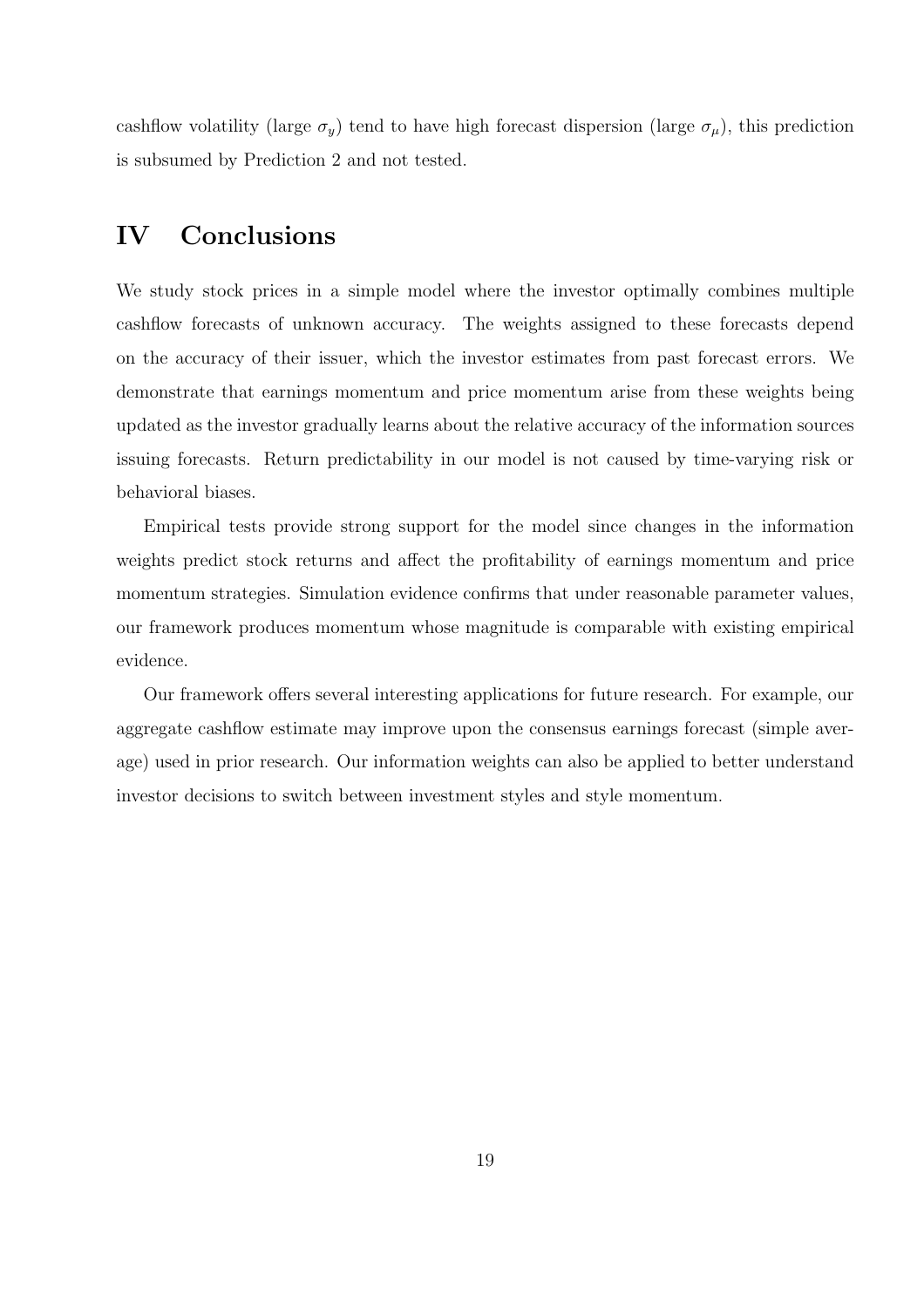# References

- [1] Barberis, N., A. Shleifer, and R. Vishny, 1998. A model of investor sentiment. Journal of Financial Economics 49, 307-343.
- [2] Brav, A., and J. B. Heaton, 2002. Competing theories of financial anomalies. Review of Financial Studies 15, 575-606.
- [3] Brown, L. D., 2001. How important is past analyst forecast accuracy? Financial Analysts Journal 57, 44-49.
- [4] Campbell, J. Y., and R. J. Shiller, 1988. The dividend-price ratio and expectations of future dividends and discount factors. Review of Financial Studies 1, 195-228.
- [5] Chan, L. K. C., N. Jegadeesh, J. Lakonishok, 1996. Momentum strategies. Journal of Finance 51, 1681-1713.
- [6] Chan, L. K. C., N. Jegadeesh, J. Lakonishok, 1999. The profitability of momentum strategies. Financial Analysts Journal 55, 80-90.
- [7] Chan, L. K. C., J. Karceski, and J. Lakonishok, 2003. The level and persistence of growth rates. Journal of Finance 58, 643-684.
- [8] Chordia, T., and L. Shivakumar, 2006. Earnings and price momentum. Journal of Financial Economics 80, 627-656.
- [9] Clement, M. B., and S. Y. Tse, 2003. Do investors respond to analysts' forecast revisions as if forecast accuracy is all that matters? The Accounting Review 78, 227-249.
- [10] Daniel, K., D. Hirshleifer, and A. Subrahmanyam, 1998. Investor psychology and security market under- and overreactions. Journal of Finance 53, 1839-1885.
- [11] Daniel, K., and S. Titman, 2006. Market reactions to tangible and intangible information. Journal of Finance 61, 1605-1643.
- [12] Fama, E., and K. R. French, 1993. Common risk factors in the returns on stocks and bonds. Journal of Financial Economics 33, 3-56.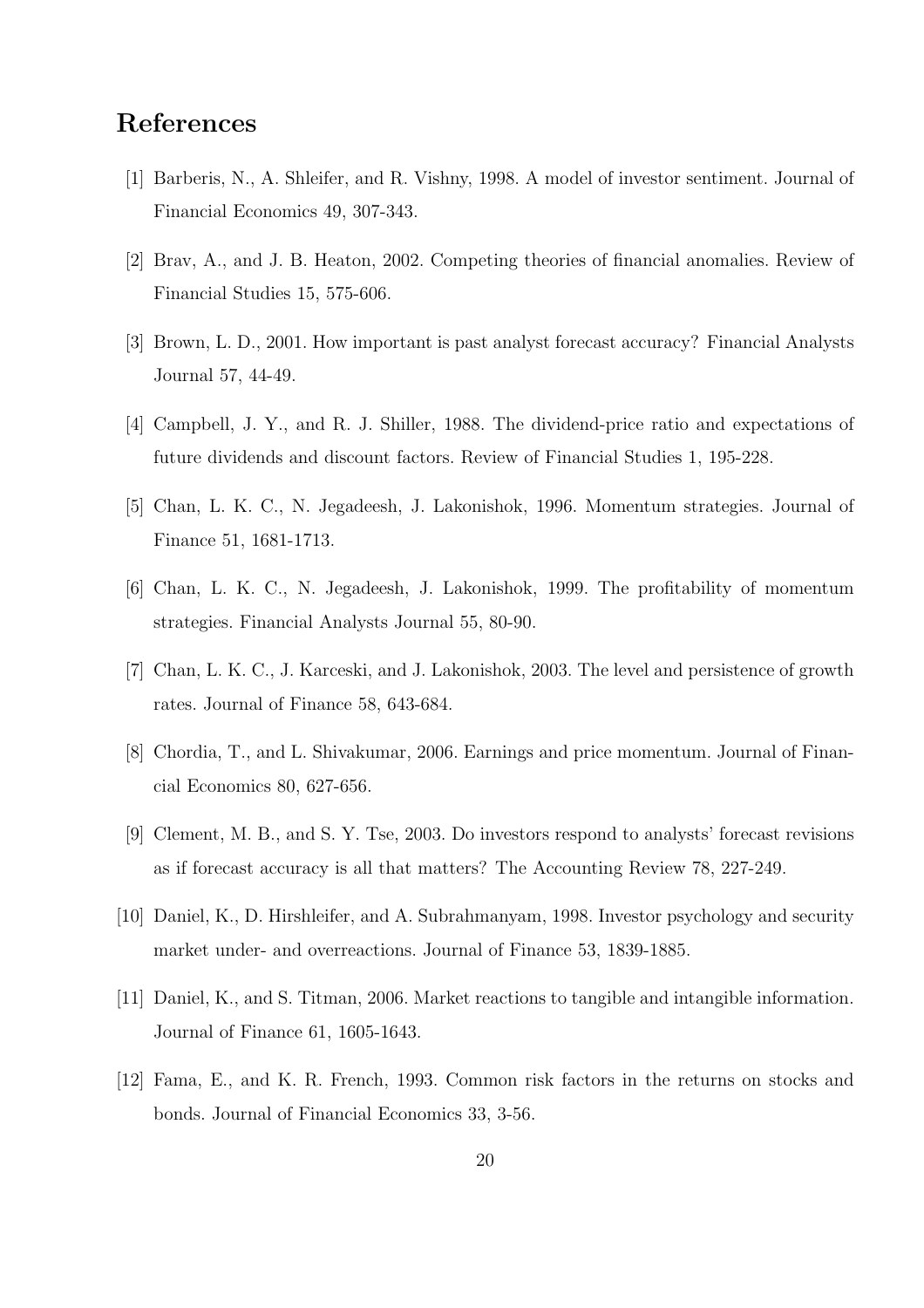- [13] Hirshleifer, D., and S. H. Teoh, 2003. Limited attention, information disclosure, and financial reporting. Journal of Accounting and Economics 36, 337-386.
- [14] Hong, H., and J. C. Stein, 1999. A unified theory of underreaction, momentum trading, and overreaction in asset markets. Journal of Finance 54, 2143-2184.
- [15] Hong, H., T. Lim, and J. C. Stein, 2000. Bad news travels slowly: Size, analyst coverage, and the profitability of momentum strategies. Journal of Finance 55, 265-295.
- [16] Hong, H., J. C. Stein, and J. Yu, 2007. Simple forecasts and paradigm shifts. Journal of Finance 62, 1207-1242.
- [17] Hong H., W. Torous, and R. Valkanov, 2007. Do industries lead the stock market? Gradual diffusion of information and cross-asset return predictability. Journal of Financial Economics 83, 367-396.
- [18] Jackson, A., and T. Johnson, 2006. Unifying underreaction anomalies. Journal of Business 79, 75-114.
- [19] Jegadeesh, N., and S. Titman, 1993. Returns to buying winners and selling losers: Implications for stock market efficiency. Journal of Finance 48, 65-91.
- [20] Jiang, G., C. M. C. Lee, and Y. Zhang, 2005. Information uncertainty and expected returns. Review of Accounting Studies 10, 185-221.
- [21] Lee, C. M. C., and B. Swaminathan, 2000. Price momentum and trading volume. Journal of Finance 55, 2017-2069.
- [22] Lewellen, J. and J. Shanken, 2002. Learning, asset pricing tests, and market efficiency. Journal of Finance 57, 1113-1145.
- [23] Lim, T., 2001. Rationality and analysts' forecast bias. Journal of Finance 56, 369-385.
- [24] Markowitz, H. M., 1952. Portfolio selection. Journal of Finance 7, 77-91.
- [25] Pástor, L., and R. F. Stambaugh, 2003. Liquidity risk and expected stock returns. Journal of Political Economy 111, 642-685.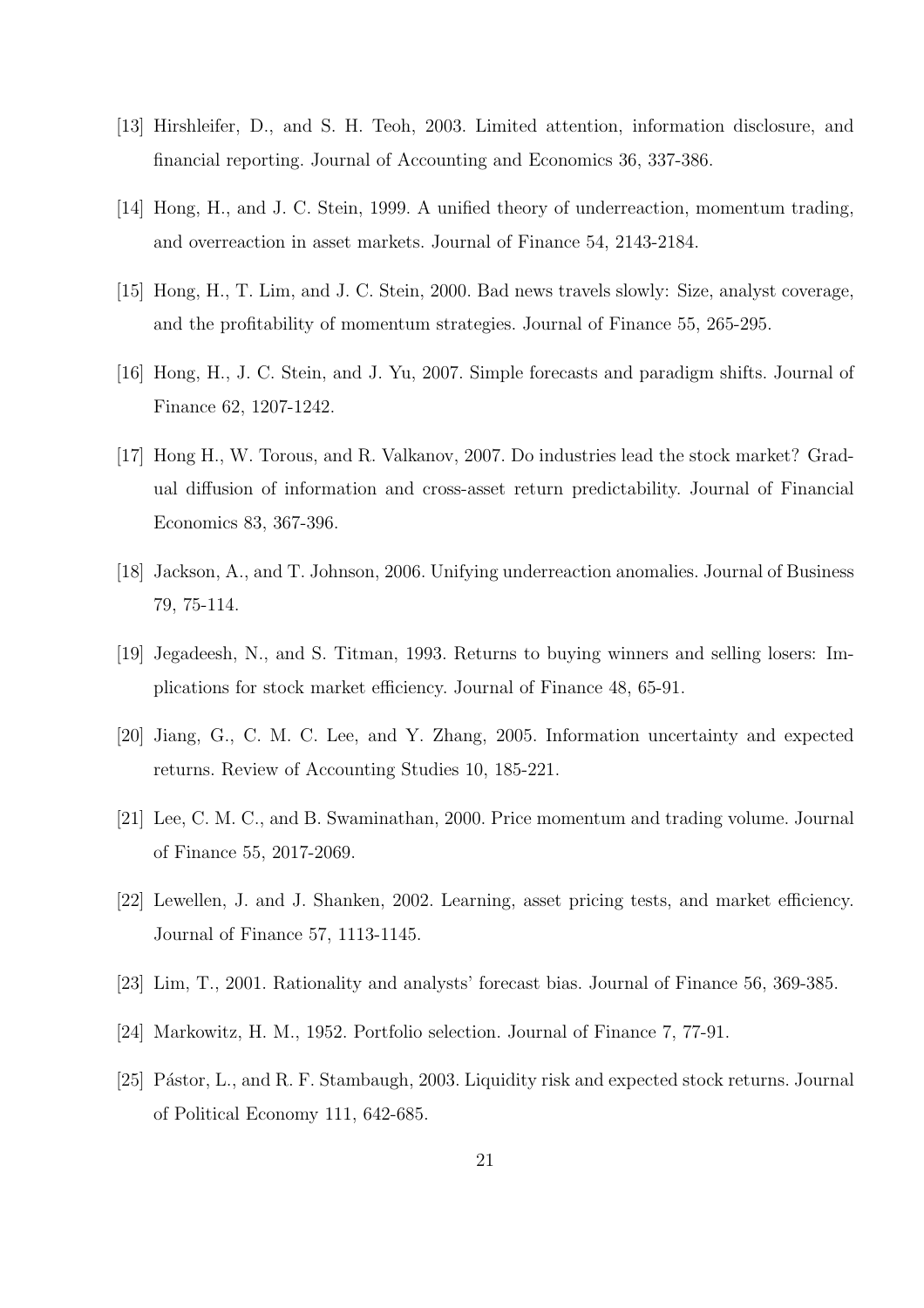- [26] Peng, L., and W. Xiong, 2006. Limited attention, overconfidence and category learning. Journal of Financial Economics 80, 563-602.
- [27] Shiller, R. J., 1992. Market volatility, MIT Press, Cambridge, Mass.
- [28] Sinha, P., L. D. Brown, and S. Das, 1997. A re-examination of financial analysts' differential earnings forecast accuracy. Contemporary Accounting Research 14, 1-42.
- [29] Timmermann, A. G., 1993. How learning in financial markets generates excess volatility and predictability in stock prices. Quarterly Journal of Economics 108, 1135-1145.
- [30] Zhang, X. F., 2006. Information uncertainty and stock returns. Journal of Finance 61, 105-136.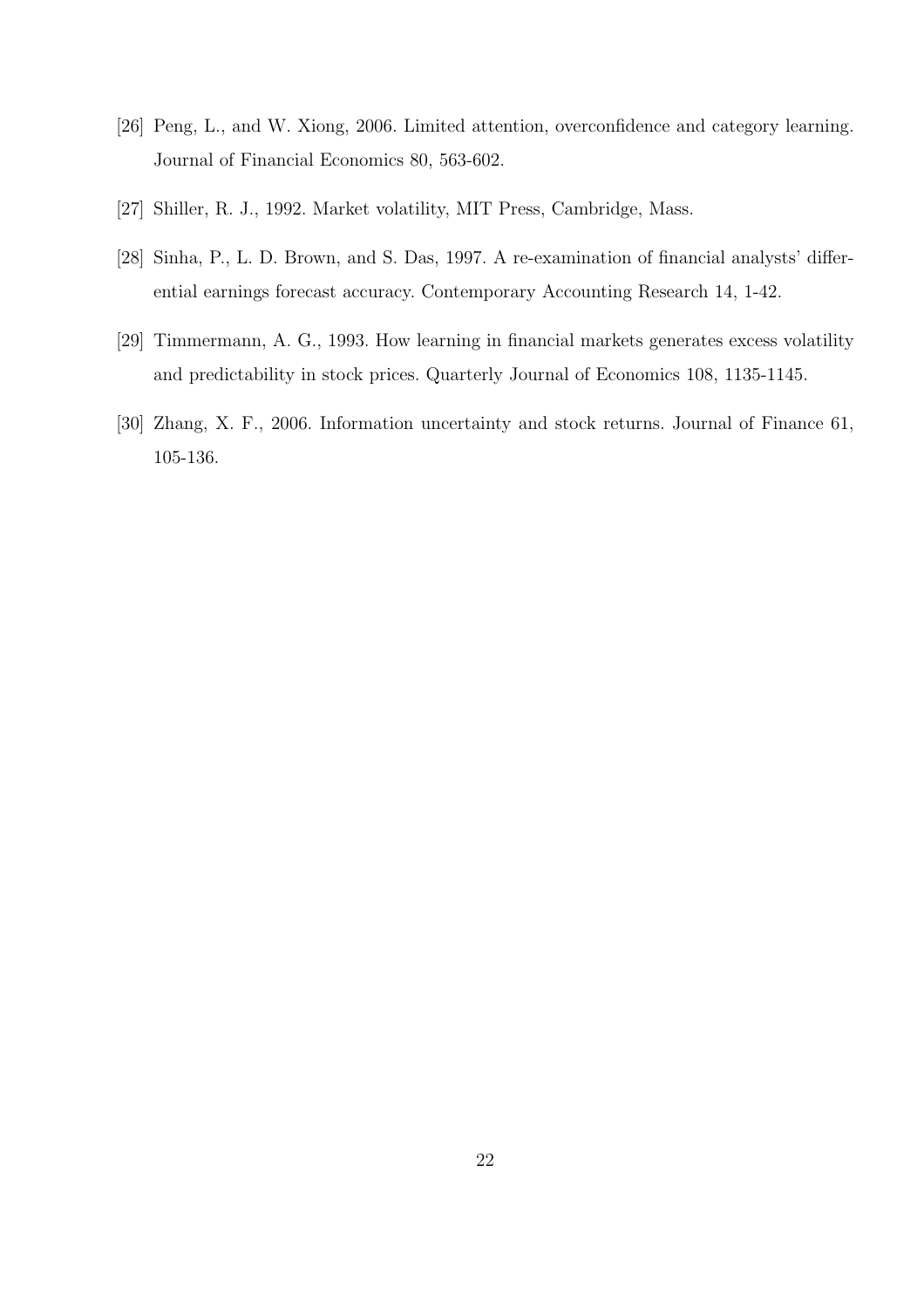#### APPENDICES

#### A. Regression Interpretation of the Optimal Weights

The linear regression  $\mathbf{Y} = \mathbf{U} W + \varepsilon$  minimizes the following sum of squared residuals

$$
\left(\mathbf{Y} - \mathbf{U}W\right)^{T} \left(\mathbf{Y} - \mathbf{U}W\right),\tag{25}
$$

by selecting W. This  $J \times 1$  matrix of information weights is often denoted  $\beta$ , while U represents a  $n \times J$  matrix of cashflow forecasts that is usually denoted X when minimizing  $(y - X\beta)^T (y - X\beta)$ . In our context, the columns of **U** are forecasts issued by an information source during the previous n periods, while the  $n \times 1$  vector Y denotes the corresponding realized cashflows.

Inserting the constraint  $\mathbf{1}^T W = 1$  into (25) yields

$$
\begin{aligned} \left(\mathbf{Y}\mathbf{1}^T W - \mathbf{U}W\right)^T \left(\mathbf{Y}\mathbf{1}^T W - \mathbf{U}W\right) &= \left[\left(\mathbf{Y}\mathbf{1}^T - \mathbf{U}\right)W\right]^T \left(\mathbf{Y}\mathbf{1}^T - \mathbf{U}\right)W \\ &= W^T \left(\mathbf{Y}\mathbf{1}^T - \mathbf{U}\right)^T \left(\mathbf{Y}\mathbf{1}^T - \mathbf{U}\right)W \\ &= nW^T \Theta W \end{aligned}
$$

since  $\mathbf{Y1}^T - \mathbf{U}$  is an  $n \times J$  matrix of forecast errors and  $\frac{1}{n}$ ¡  $\mathbf{Y}\mathbf{1}^T-\mathbf{U}\big)^T\left(\mathbf{Y}\mathbf{1}^T-\mathbf{U}\right)$ ¢ equals the Θ matrix whose elements are estimated using (7) and (8). Therefore, the objective function in (5) is identical to linear regression with a zero intercept and coefficients that sum to one.

#### B: Alternative Forecast Dynamics

This appendix relaxes the assumption that the cashflow forecasts are, on average, constant over short-horizons. Consider three scenarios defined by the realized cashflow  $y_{t+1}$ 

- 1.  $y_{t+1} > \mu_t^O$
- 2.  $y_{t+1} < \mu_t^P$
- 3.  $\mu_t^P < y_{t+1} < \mu_t^O$

where  $\mu_t^O$  and  $\mu_t^P$  denote the optimistic and pessimistic cashflow forecast respectively. In the first scenario, the optimistic and pessimistic information source both increase their cashflow forecasts at  $t + 1$  since  $y_{t+1}$  is higher than  $\mu_t^O$  and  $\mu_t^P$ . These increases are consistent with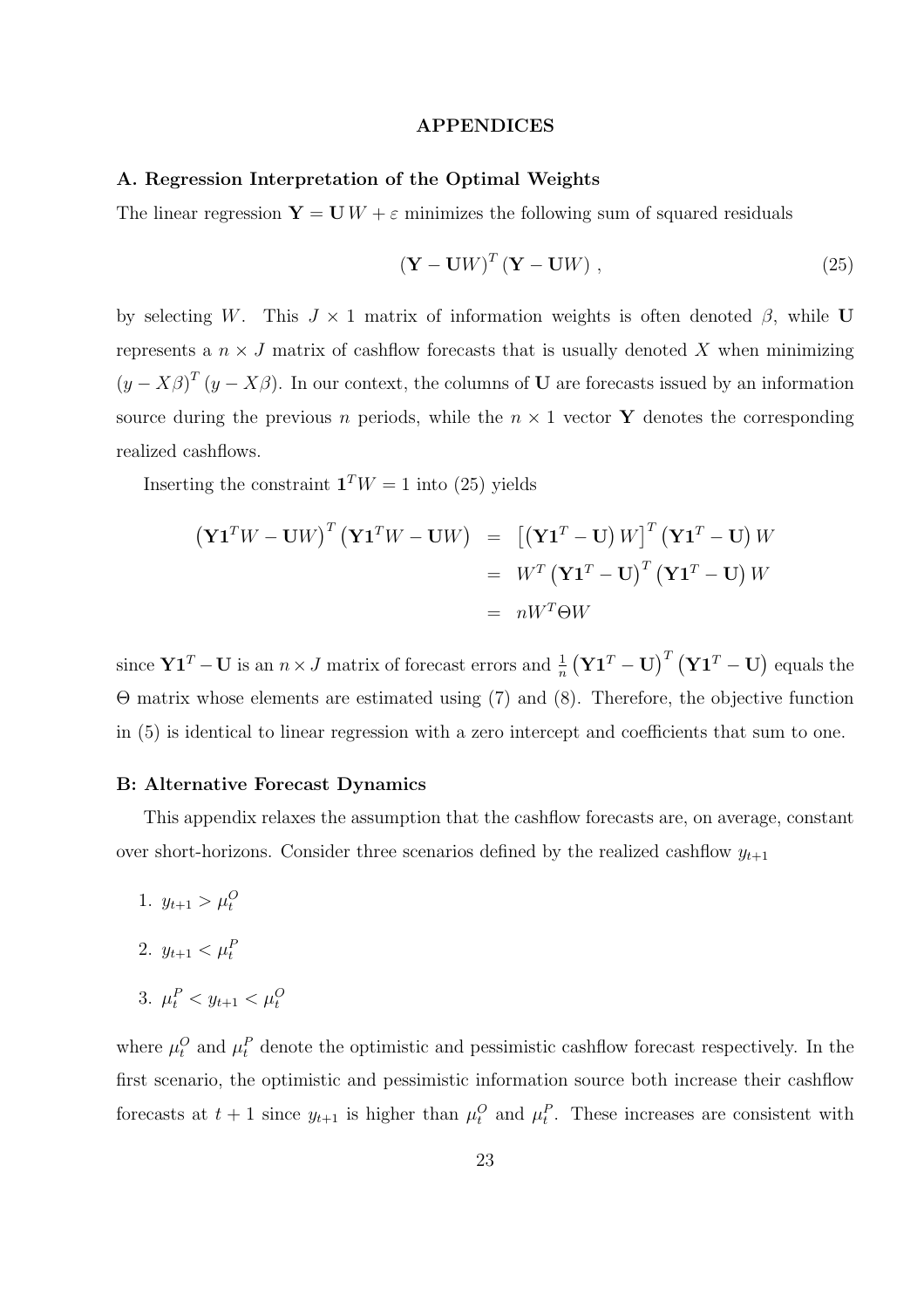both information sources being Bayesians. The updated forecasts,  $\mu_{t+1}^O > \mu_t^O$  and  $\mu_{t+1}^P > \mu_t^P$ imply the first scenario generates the  $\hat{\mu}_{t+1} > \hat{\mu}_t$  relationship. Similarly, in the second scenario, the optimistic and pessimistic information source both decrease their cashflow forecasts since  $y_{t+1}$  is lower than  $\mu_t^O$  and  $\mu_t^P$ . This updating of the individual forecasts yields  $\hat{\mu}_{t+1} < \hat{\mu}_t$ .

For the third scenario, the individual cashflow forecasts are updated as follows

$$
\mu_{t+1}^O = \mu_t^O + \phi_t^O + \varepsilon_{t+1}^O
$$
  

$$
\mu_{t+1}^P = \mu_t^P + \phi_t^P + \varepsilon_{t+1}^P,
$$

where  $\varepsilon_{t+1}^O$  and  $\varepsilon_{t+1}^P$  are both mean zero, and

$$
\frac{\phi_t^O}{\phi_t^P} = -\frac{\sigma_{O,t+1}^2}{\sigma_{P,t+1}^2}.
$$
\n(26)

The condition in (26) states that the (absolute) amount by which the optimistic (pessimistic) information source updates their forecast downwards (upwards) is proportional to their estimated accuracy in (7). Therefore, the relatively less accurate information source updates their cashflow forecast more dramatically in the direction of the realized cashflow, with (26) being consistent with Bayesian updating.

According to (16), the expected stock return  $E_t[R_{t+1}]$  is determined by the expected change in the aggregate cashflow  $E_t[\hat{\mu}_{t+1}] - \hat{\mu}_t$  which equals

$$
\left(\omega_t^O + \Delta\omega_t^O\right)\left(\mu_t^O + \phi_t^O\right) + \left(\omega_t^P + \Delta\omega_t^P\right)\left(\mu_t^P + \phi_t^P\right) - \omega_t^O\mu_t^O - \omega_t^P\mu_t^P
$$
\n
$$
= \Delta\omega_t^O\mu_t^O + \Delta\omega_t^P\mu_t^P + \omega_t^O\phi_t^O + \Delta\omega_t^O\phi_t^O + \omega_t^P\phi_t^P + \Delta\omega_t^P\phi_t^P. \tag{27}
$$

To demonstrate that momentum occurs in the third scenario, consider two cases. First, after positive cashflow growth realizations, the optimistic information source becomes more accurate, and is assigned a larger weight,  $\Delta \omega_t^O > 0$ . The first two terms on the right side of (27),  $\Delta \omega_t^O \mu_t^O + \Delta \omega_t^P \mu_t^P$ , are positive when combined since they equal

$$
\Delta \omega_t^O \mu_t^P + \Delta \omega_t^P \mu_t^P + \Delta \omega_t^O \left( \mu_t^O - \mu_t^P \right) = \mu_t^P \left( \Delta \omega_t^O + \Delta \omega_t^P \right) + \Delta \omega_t^O \left( \mu_t^O - \mu_t^P \right)
$$
  
= 
$$
\Delta \omega_t^O \left( \mu_t^O - \mu_t^P \right) > 0.
$$
 (28)

The above inequality follows from the optimistic information source being assigned a larger portfolio weight,  $\Delta \omega_t^O > 0$ , while the  $\mu_t^O - \mu_t^P > 0$  and  $\Delta \omega_t^O + \Delta \omega_t^P = 0$  properties hold by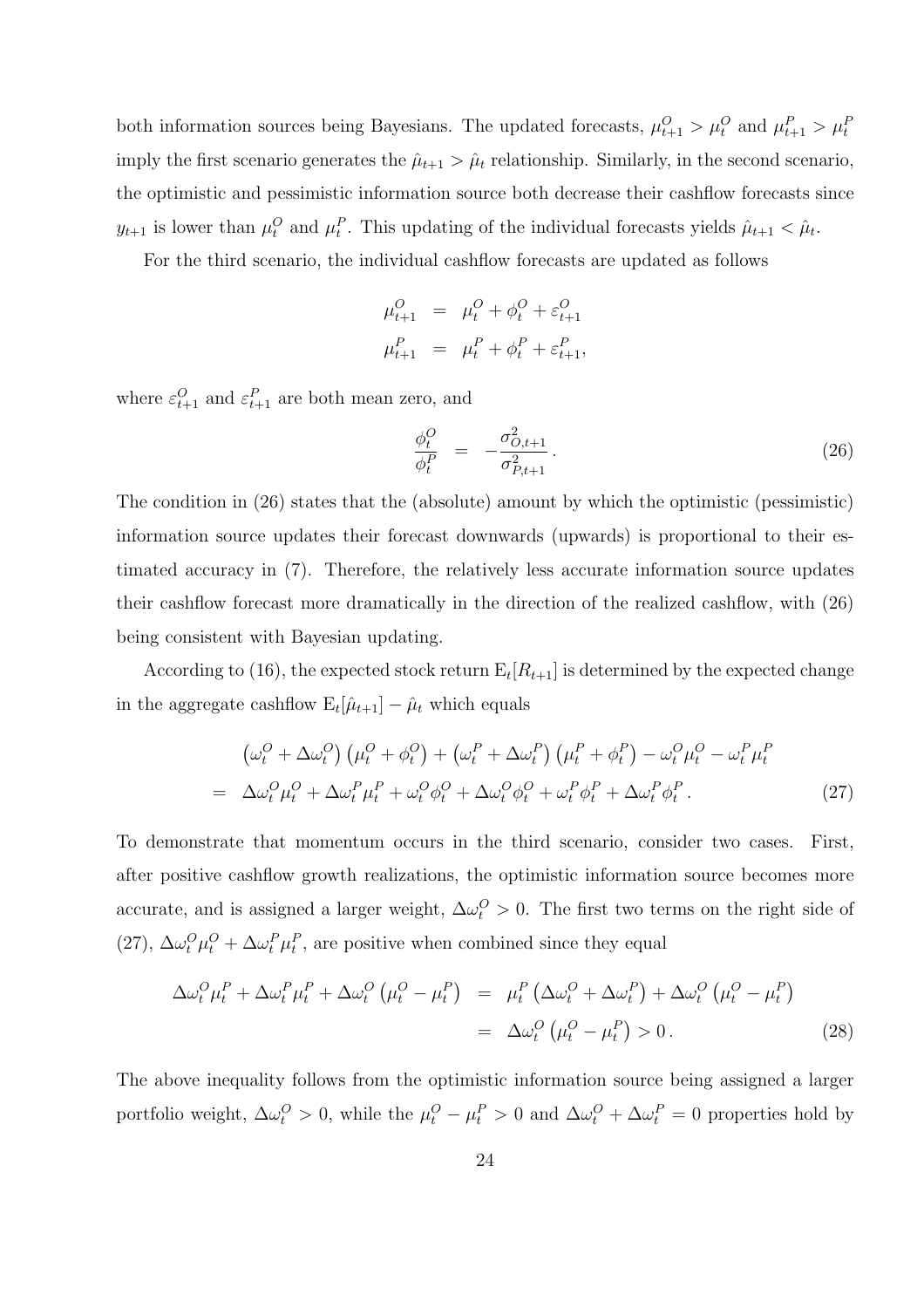definition. The remaining terms in (27) sum to zero

$$
\omega^O_t \phi^O_t + \Delta \omega^O_t \phi^O_t + \omega^P_t \phi^P_t + \Delta \omega^P_t \phi^P_t = \omega^O_{t+1} \phi^O_t + \omega^P_{t+1} \phi^P_t = 0 \,,
$$

due to the condition in (26) and  $\omega_{t+1}^O/\omega_{t+1}^P = \sigma_{P,t+1}^2/\sigma_{O,t+1}^2$ . Thus,  $E_t[\hat{\mu}_{t+1}] > \hat{\mu}_t$  after positive cashflow growth.

The second case involves negative cashflow growth realizations, which cause the weight of the pessimist to increase at the optimist's expense. In other words,  $\Delta \omega_t^P > 0$  and  $\Delta \omega_t^O < 0$ . Consequently, the first two terms on the right side of (27),  $\Delta \omega_t^O \mu_t^O + \Delta \omega_t^P \mu_t^P$ , are negative when combined, while the remaining terms again sum to zero. Thus,  $E_t[\hat{\mu}_{t+1}] < \hat{\mu}_t$  after negative cashflow growth.

To summarize, expected returns are higher (lower) following a series of positive (negative) cashflow growth realizations when the individual cashflow forecasts are updated according to Bayesian principles.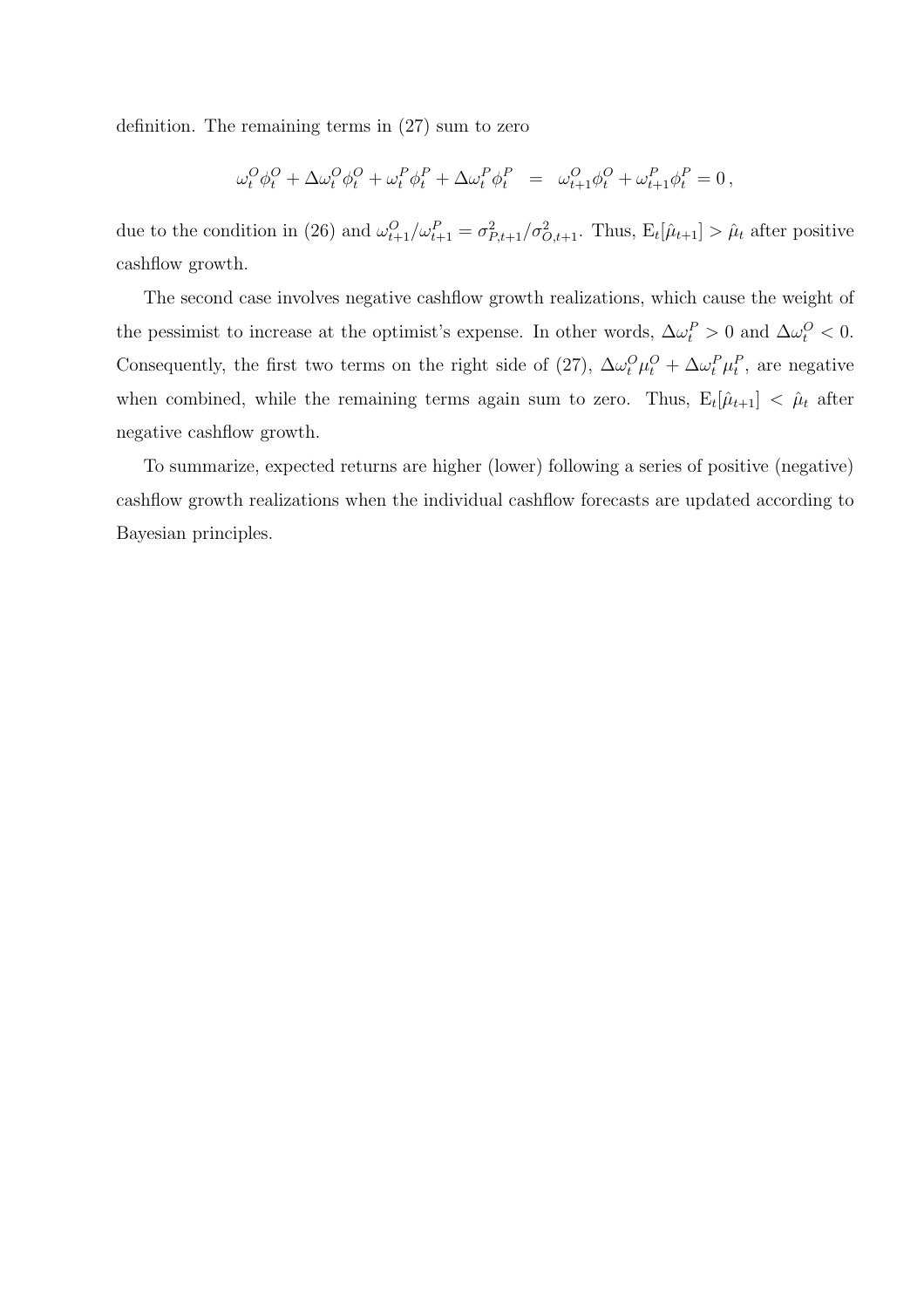#### Table 1: Simulated Returns from Momentum Strategy

This table presents the average returns of momentum portfolios based on simulations with the following common inputs: initial cashflow  $N_0 = 1$ , unconditional cashflow growth  $\bar{\theta} = 0$ , and cashflow volatility  $\sigma_y =$ 0.03. There are two cashflow forecasts. The optimistic forecast for period  $t + 1$ 's cashflow is  $N_t + Disp$ , while the pessimistic forecast is  $N_t - Disp$ , where Disp measures the dispersion of the two forecasts. Each row corresponds to a set of simulations using these inputs along with the specified  $\sigma_{\theta}$  (uncertainty surrounding expected cashflow growth) and Disp parameters. For each set of parameters, we simulate 2000 cashflows and prices, with each time-series containing 120 observations. For each observation, the 2000 simulation paths are ranked cross-sectionally based on their cumulative returns over the last 6 periods. The momentum portfolio is the top decile minus and the bottom decile. The table reports the time-series average return of the momentum portfolios during the formation period, as well as over subsequent holding periods ranging from 1 to 6 periods. The mean returns for each holding period are recorded below with t-statistics in parentheses.

| $\sigma_{\theta}$ | Disp   | Formation period   |          | Holding period returns |             |
|-------------------|--------|--------------------|----------|------------------------|-------------|
|                   |        | return (6 Periods) | 1 Period | 3 Periods              | 6 Periods   |
| 0.0100            | 0.0100 | 0.3200             | 0.0068   | $-0.0009$              | $-0.0094$   |
|                   |        |                    | (7.3081) | $(-0.7042)$            | $(-5.7803)$ |
|                   |        |                    |          |                        |             |
| 0.0200            | 0.0100 | 0.4269             | 0.0074   | $-0.0031$              | $-0.0135$   |
|                   |        |                    | (5.9231) | $(-1.5030)$            | $(-5.3187)$ |
|                   |        |                    |          |                        |             |
| 0.0100            | 0.0200 | 0.3321             | 0.0091   | 0.0027                 | $-0.0041$   |
|                   |        |                    | (9.6328) | (1.7454)               | $(-1.9609)$ |
|                   |        |                    |          |                        |             |
| 0.0200            | 0.0200 | 0.3821             | 0.0094   | 0.0014                 | $-0.0077$   |
|                   |        |                    | (7.4238) | (0.8075)               | $(-3.3060)$ |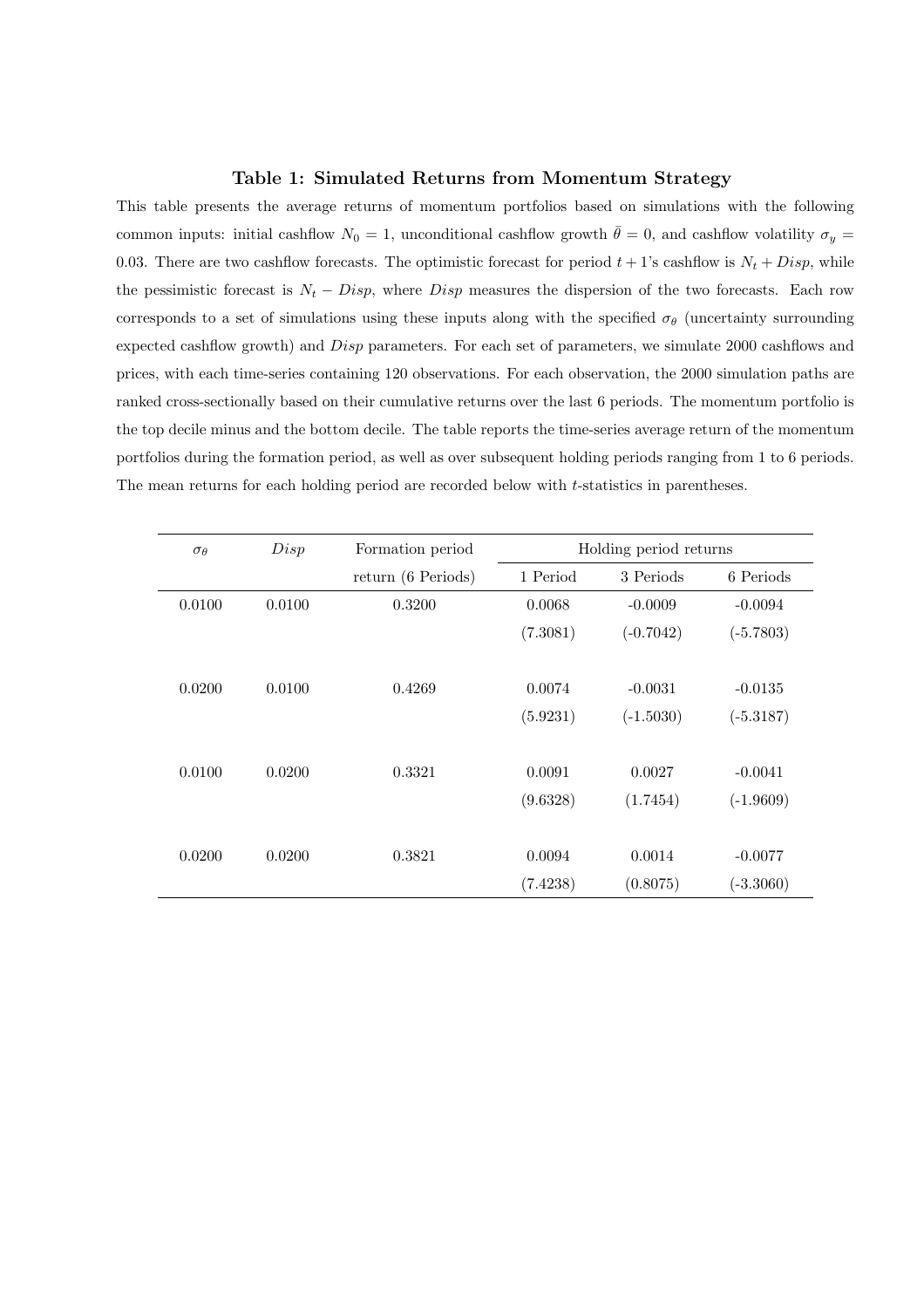#### Table 2: Price Momentum Conditional on Information Weight Change

This table summarizes price momentum conditional on the amount of updating in the information weights. This updating is denoted dW and equals the representative optimistic analyst's weight change from the previous earnings announcement. At the end of each month from January 1984 to December 2004, stocks from the intersection of the CRSP and IBES datasets are ranked on their returns over the past six months and dW. Stocks are then assigned to momentum quintiles (P1 to P5) and dW quintiles (dW1 to dW5) in ascending order. The dW1 portfolio contains stocks whose weight is shifting from the representative optimistic analyst towards the representative pessimistic analyst, while the dW5 portfolio contains stocks whose weight is shifting from the representative pessimistic analyst towards the representative optimistic analyst. Price momentum is the zero-cost portfolio that buys P5 and sells P1 every month, implemented within each dW portfolio. Panel A reports price momentum when stocks are first sorted on past returns, then on dW. Panel B reports the results when the sorting order is reversed. Unadjusted returns and those adjusted by the Fama-French (1993) three factors and the Pástor-Stambaugh (2003) liquidity factor are both provided.

|             | P5-P1 return spread  |                | Holding period returns |                |      |                |         | unadjusted | $\angle$ -factor adjusted |           |  |  |
|-------------|----------------------|----------------|------------------------|----------------|------|----------------|---------|------------|---------------------------|-----------|--|--|
|             | over past six months | P <sub>1</sub> | P <sub>2</sub>         | P <sub>3</sub> | P4   | P <sub>5</sub> | $P5-P1$ | $t$ -stat  | $P5-P1$                   | $t$ -stat |  |  |
| dW1         | 91.50                | 0.33           | 0.86                   | 0.94           | 0.72 | 1.24           | 0.91    | 1.60       | 1.00                      | 1.58      |  |  |
| dW2         | 81.17                | 0.40           | 1.15                   | 0.36           | 0.47 | 0.90           | 0.50    | 0.82       | 0.45                      | 0.65      |  |  |
| dW3         | 75.12                | 0.74           | 0.73                   | 1.31           | 0.19 | 0.93           | 0.18    | 0.30       | $-0.02$                   | $-0.03$   |  |  |
| dW4         | 78.77                | 1.15           | 1.33                   | 1.44           | 1.43 | 1.66           | 0.51    | 0.90       | 0.42                      | 0.68      |  |  |
| dW5         | 88.46                | 0.98           | 1.59                   | 1.28           | 1.82 | 2.13           | 1.15    | 1.96       | 1.15                      | 1.72      |  |  |
| $dW1 - dW3$ |                      |                |                        |                |      |                | 0.72    | 1.97       | 1.02                      | 1.92      |  |  |
| $dW5 - dW3$ |                      |                |                        |                |      |                | 0.97    | 2.43       | 1.17                      | 2.39      |  |  |

| Panel A: sorted on MOM first, then on dW |  |  |  |  |
|------------------------------------------|--|--|--|--|
|------------------------------------------|--|--|--|--|

|             | Panel B: sorted on dW first, then on MOM |                |                |                           |      |      |         |           |         |           |  |  |  |
|-------------|------------------------------------------|----------------|----------------|---------------------------|------|------|---------|-----------|---------|-----------|--|--|--|
|             | P5-P1 return spread                      | unadjusted     |                | $\angle$ -factor adjusted |      |      |         |           |         |           |  |  |  |
|             | over past six months                     | P <sub>1</sub> | P <sub>2</sub> | P <sub>3</sub>            | P4   | P5   | $P5-P1$ | $t$ -stat | $P5-P1$ | $t$ -stat |  |  |  |
| dW1         | 87.91                                    | 0.62           | 1.03           | 0.86                      | 0.71 | 1.35 | 0.73    | 1.49      | 1.00    | 1.83      |  |  |  |
| dW2         | 77.41                                    | 0.45           | 0.57           | 1.09                      | 0.21 | 0.91 | 0.46    | 0.78      | 0.18    | 0.28      |  |  |  |
| dW3         | 73.61                                    | 0.81           | 0.90           | 0.65                      | 0.84 | 0.91 | 0.10    | 0.16      | 0.21    | 0.30      |  |  |  |
| dW4         | 73.26                                    | 0.97           | 0.94           | 1.36                      | 1.42 | 1.46 | 0.49    | 1.04      | 0.31    | 0.60      |  |  |  |
| dW5         | 89.41                                    | 0.87           | 1.68           | 1.59                      | 1.97 | 1.95 | 1.09    | 1.75      | 1.15    | 1.64      |  |  |  |
| $dW1 - dW3$ |                                          |                |                |                           |      |      | 0.63    | 1.80      | 0.79    | 1.89      |  |  |  |
| $dW5 - dW3$ |                                          |                |                |                           |      |      | 0.98    | 2.47      | 0.94    | 2.45      |  |  |  |

Panel B: sorted on dW first, then on MOM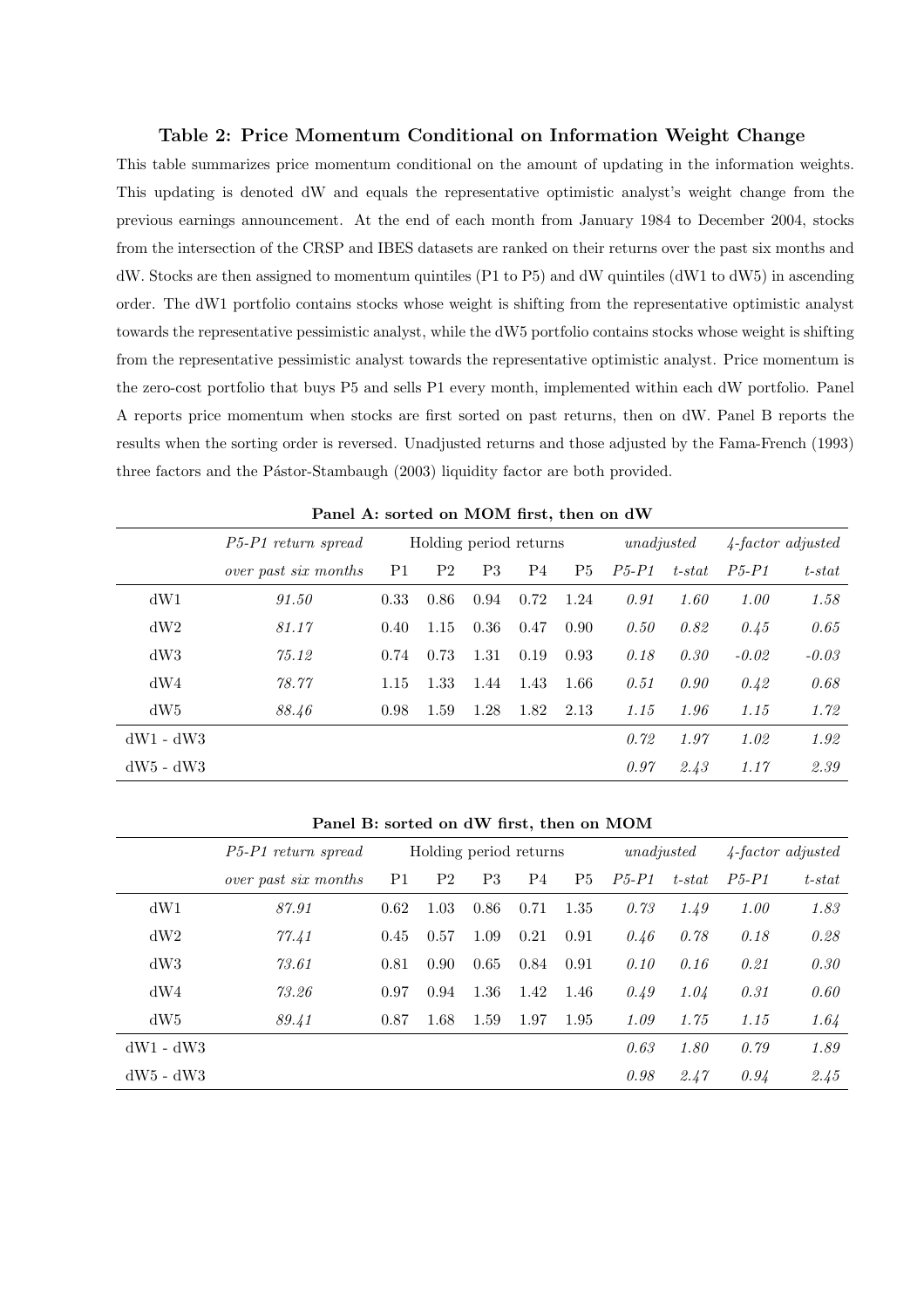#### Table 3: Earnings Momentum Conditional on Information Weight Change

This table summarizes earnings momentum conditional on the amount of updating in the information weights. This updating is denoted dW and equals the representative optimistic analyst's weight change from the previous earnings announcement. At the end of each month from January 1984 to December 2004, stocks from the intersection of the CRSP and IBES datasets are ranked according to their most recent earnings surprise and dW. Stocks are then assigned to earnings surprises quintiles (E1 to E5) and dW quintiles (dW1 to dW5) in ascending order. The dW1 portfolio contains stocks whose weight is shifting from the representative optimistic analyst towards the representative pessimistic analyst, while the dW5 portfolio contains stocks whose weight is shifting from the representative pessimistic analyst towards the representative optimistic analyst. Earnings momentum is the zero-cost portfolio that buys E5 and sells E1 every month, implemented within each dW portfolio. Panel A reports earnings momentum when the stocks are first sorted on earnings surprises, then on dW. Panel B reports the results when the sorting order is reversed. Unadjusted returns and those adjusted by the Fama-French (1993) three factors and the Pástor-Stambaugh (2003) liquidity factor are both provided.

|             | E5-E1 return spread  |             | Holding period returns |      |      |      |       | unadjusted |             | $\angle$ -factor adjusted |  |  |
|-------------|----------------------|-------------|------------------------|------|------|------|-------|------------|-------------|---------------------------|--|--|
|             | over past six months | $_{\rm E1}$ | E2                     | E3   | E4   | E5   | E5-E1 | $t$ -stat  | $E5$ - $E1$ | $t$ -stat                 |  |  |
| dW1         | 29.79                | 0.19        | 0.44                   | 0.21 | 0.09 | 1.44 | 1.25  | 2.33       | 1.43        | 2.39                      |  |  |
| dW2         | 30.19                | 0.10        | 0.04                   | 0.19 | 0.73 | 0.66 | 0.57  | 1.10       | 0.88        | 1.62                      |  |  |
| dW3         | 25.97                | 0.55        | 0.71                   | 0.60 | 1.20 | 1.24 | 0.69  | 1.46       | 0.92        | 1.75                      |  |  |
| dW4         | 25.16                | 0.49        | 0.26                   | 0.35 | 1.22 | 0.95 | 0.46  | 1.04       | 0.59        | 1.19                      |  |  |
| dW5         | 25.41                | 0.45        | 0.37                   | 0.57 | 0.98 | 1.62 | 1.17  | 2.63       | 1.36        | 2.68                      |  |  |
| $dW1 - dW3$ |                      |             |                        |      |      |      | 0.56  | 1.72       | 0.51        | 1.55                      |  |  |
| $dW5 - dW3$ |                      |             |                        |      |      |      | 0.48  | 1.60       | 0.44        | 1.43                      |  |  |

| Panel A: sorted on MOM first, then on dW |  |  |  |  |  |
|------------------------------------------|--|--|--|--|--|
|------------------------------------------|--|--|--|--|--|

| Panel B: sorted on dW first, then on MOM |                           |             |      |                        |      |      |            |           |                           |           |  |  |
|------------------------------------------|---------------------------|-------------|------|------------------------|------|------|------------|-----------|---------------------------|-----------|--|--|
|                                          | $E5$ - $E1$ return spread |             |      | Holding period returns |      |      | unadjusted |           | $\angle$ -factor adjusted |           |  |  |
|                                          | over past six months      | $_{\rm E1}$ | E2   | E3                     | E4   | E5   | E5-E1      | $t$ -stat | E5-E1                     | $t$ -stat |  |  |
| dW1                                      | 29.57                     | 0.27        | 0.16 | 0.72                   | 0.91 | 1.37 | 1.10       | 2.89      | 1.08                      | 2.99      |  |  |
| dW2                                      | 28.68                     | 0.54        | 0.12 | $-0.13$                | 0.67 | 1.29 | 0.75       | 1.31      | 1.01                      | 1.67      |  |  |
| dW3                                      | 27.10                     | 0.31        | 0.12 | 0.26                   | 0.23 | 0.89 | 0.58       | 1.31      | 0.72                      | 1.64      |  |  |
| dW4                                      | 25.52                     | 0.41        | 0.45 | 0.01                   | 1.33 | 1.41 | 0.99       | 2.50      | 0.78                      | 2.56      |  |  |
| dW5                                      | 28.47                     | 0.63        | 0.59 | 0.61                   | 0.57 | 1.54 | 0.91       | 1.74      | 1.17                      | 1.78      |  |  |
| $dW1 - dW3$                              |                           |             |      |                        |      |      | 0.52       | 1.69      | 0.36                      | 1.53      |  |  |
| $dW5 - dW3$                              |                           |             |      |                        |      |      | 0.33       | 1.29      | 0.45                      | 1.37      |  |  |

Panel B: sorted on dW first, then on MOM